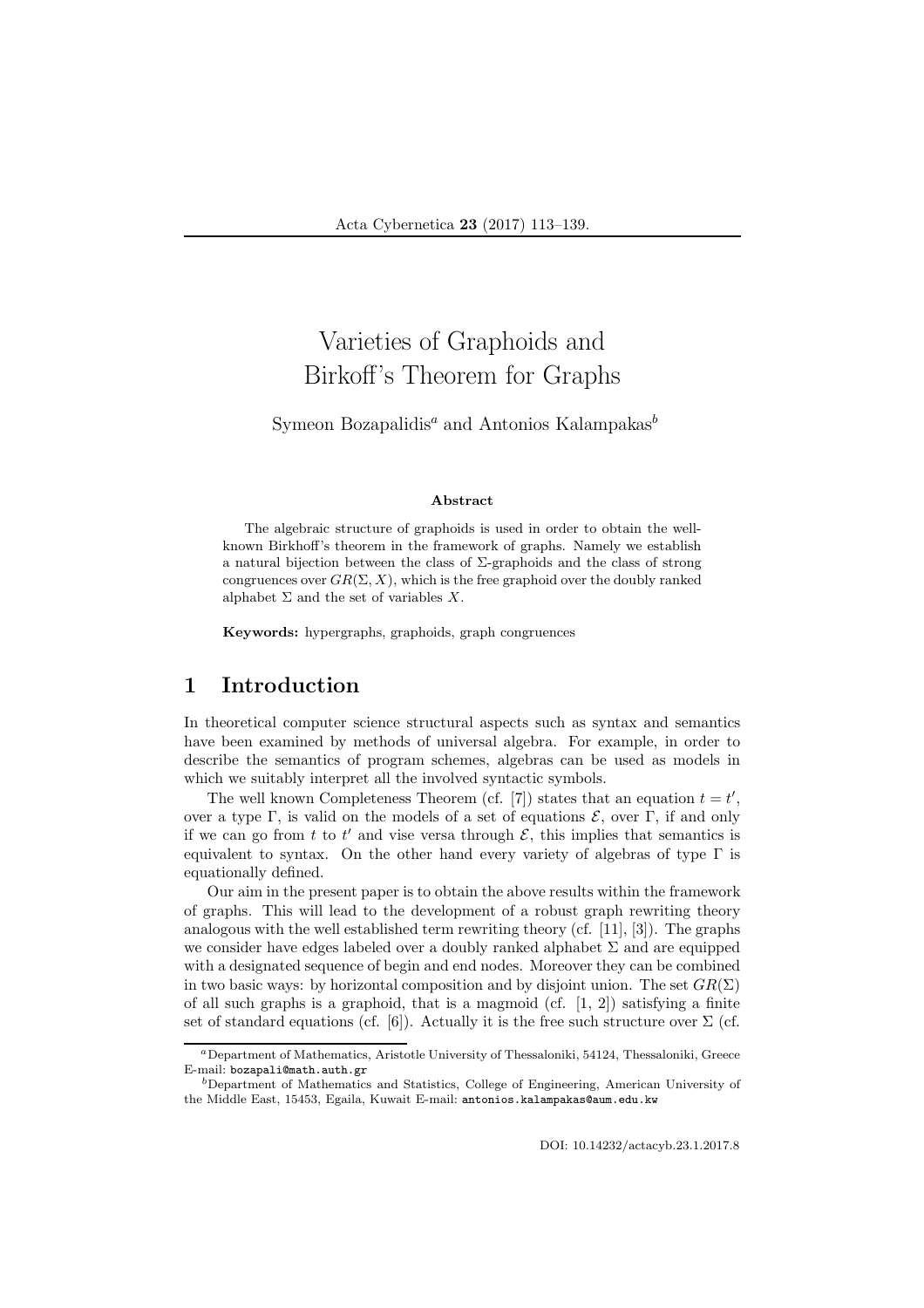[4]). This important result allows us to construct free objects within a variety of graphoids and it is a cornerstone in the present theory.

The main result of this paper is Birkhoff's Theorem for graphs stating that there is a bijection between the class of  $\Sigma$ -G-varieties (i.e., varieties of  $\Sigma$ -designated graphoids) and the class of strong congruences over  $GR(\Sigma \cup X)$ , where X a countable set of variables. This implies a Completeness Theorem for graphs: a graph equation  $G = G'$ , of type  $\Sigma$ , is valid on the models of a set of graph equations E, over Σ, iff we can go from G to G′ and vise versa through E. Moreover every  $\Sigma$ -*G*-variety is equationally defined.

The paper is divided into 7 sections. In Section 2 we define the categories of semi-magmoids and magmoids and we construct the free objects within these categories. Moreover, in the second subsection, we see how the set  $GR(\Sigma)$  of all graphs over a finite doubly ranked alphabet  $\Sigma$  can be structured into a magmoid. This magmoid is generated by the elements of  $\Sigma$ , viewed as graphs together with a finite set  $\bar{D}$  of elementary graphs. Furthermore, we present an important theorem that provides a finite complete set of equations  $(E)$ , over  $\Sigma \cup \overline{D}$ , axiomatizing graphs in the sense that two graphs are isomorphic, if and only if, one can be transformed into the other by using these equations.

Graphoids are defined in the first part of Section 3, they are pairs  $(M, D)$  consisting of a semi-magmoid M and a set  $D \subseteq M$  such that the equations  $(E)$  are satisfied inside M. We prove that the set  $GR(\Sigma)$  is actually the free graphoid generated by Σ. In addition we introduce  $\Sigma$ -graphoids which are graphoids  $(M, D)$ equipped with a function interpreting the elements of  $\Sigma$  by elements of M of the same rank. In the second subsection, by virtue of  $\Sigma$ -graphoids, we introduce a substitution operation on graphs i.e., substitution of graphs inside graphs and more generally substitution of graphoid elements inside graphs. This operation is associative and allows us to explicitly describe the elements of the sub-Σ-graphoid generated by a set A. In the last subsection we see that the cartesian product (resp. directed union) of a family (resp. directed family) of semi-graphoids becomes a semi-graphoid in a natural way.

Congruences on  $\Sigma$ -graphoids are defined in Section 4, the quotient of a  $\Sigma$ graphoid by a congruence can be organized into a  $\Sigma$ -graphoid and congruences can be characterized by virtue of the substitution operation. The definition of strong congruences is obtained by suitably extending the notion of a congruence. Moreover, given a relation on the set of graphs we construct the smallest congruence (resp. strong congruence) containing this relation.

In the next section we introduce varieties of  $\Sigma$ -graphoids. A variety is class of Σ-graphoids closed under cartesian products, sub-Σ-graphoids and quotients. Any variety of graphoids is closed under directed union; additionally a  $\Sigma$ -graphoid belongs to a variety if and only if every finitely generated sub-Σ-graphoid of it belongs to the variety. In the same section we construct the free  $\Sigma$ -graphoid over a variety generated by a set  $X$ , its elements can be viewed as "graphs inside the variety".

In the sixth section we establish the main theorem of our paper. We say that a graph equation  $(G, G')$  is satisfied by a  $\Sigma$ -graphoid (or that the  $\Sigma$ -graphoid is a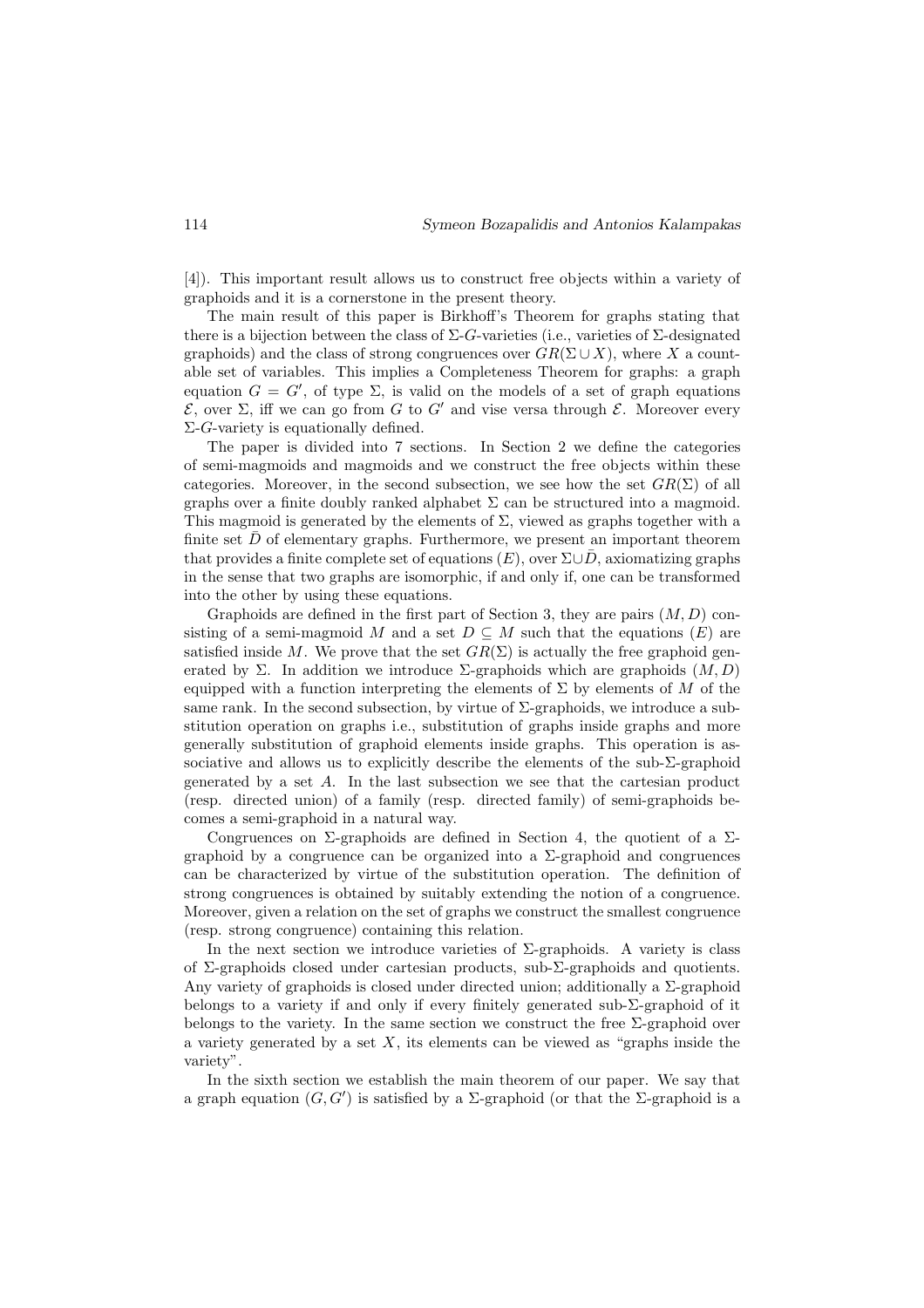model of this equation) whenever the equation holds for all possible assignments of its variables in that  $\Sigma$ -graphoid. We denote by  $Mod(G, G')$  the class of all models of  $(G, G')$  and for a set of equations  $\mathcal E$  we denote by  $Mod(\mathcal E)$  the intersection of all the corresponding classes. This set actually constitutes a  $\Sigma$ -G-variety and we say that a  $\Sigma$ -G-variety is *equationally defined* whenever it can be obtained in this way. In the opposite direction, given a class K of  $\Sigma$ -graphoids we denote by  $Eq(\mathcal{K})$ the set of all equations that are satisfied by all the elements of  $K$ . It is proved that every  $\Sigma$ -G-variety V is equationally defined, i.e.,  $\mathcal{V} = Mod(Eq(\mathcal{V}))$ , moreover the variety generated by a class K of  $\Sigma$ -graphoids is equal with  $Mod(Eq(K))$ . On the other hand, if R is a strong congruence on graphs then  $Eq(Mod(\mathcal{R})) = \mathcal{R}$ . By virtue of this result we prove (the graph analog of the well known Completeness Theorem) that if an equation is satisfied by every model of a set of equations  $\mathcal E$  then we can go from  $G$  to  $G'$  and vise versa. The Birkhoff's Theorem for graphs follows, namely we construct a bijection between the class of all  $\Sigma$ -G-varieties and the class of all strong graph congruences over  $\Sigma$ . As an interesting application of this result we can associate to every graph language L its syntactic variety  $\mathcal{V}_L$ , which is the variety corresponding to the syntactic strong congruence defined by L.

The relation between graph and pattern congruences is examined in Section 7. The notions of pattern substitution, pattern congruence (resp. strong pattern congruence) and quotient magmoid are presented and a characterization of pattern congruences (resp. strong pattern congruences) via substitution is given. A bijection between graph congruences (resp. strong graph congruences) and pattern congruences (resp. strong pattern congruences) containing  $(E)$  is established. Furthermore we prove that the graph congruence which is generated by the projection on graphs of a pattern relation coincides with the projection on graphs of the pattern congruence that is generated by the same relation. A similar result is also proved for the inverse of this projection.

### 2 Preliminaries

#### 2.1 Semi-magmoids

Recall that a doubly ranked alphabet is a set  $A$  equipped with a function  $rank$ :  $A \to \mathbb{N} \times \mathbb{N}$  (N the natural numbers). We write  $A = (A_{m,n})$  with

$$
A_{m,n} = \{a \mid a \in A, rank(a) = (m,n)\},\
$$

for all  $m, n \in \mathbb{N}$ .

A semi-magmoid is a doubly ranked set  $M = (M_{m,n})$  equipped with two operations

$$
\circ: M_{m,n} \times M_{n,k} \to M_{m,k}, \qquad m, n, k \geq 0
$$
  

$$
\Box: M_{m,n} \times M_{m',n'} \to M_{m+m',n+n'}, \qquad m, n, m', n' \geq 0
$$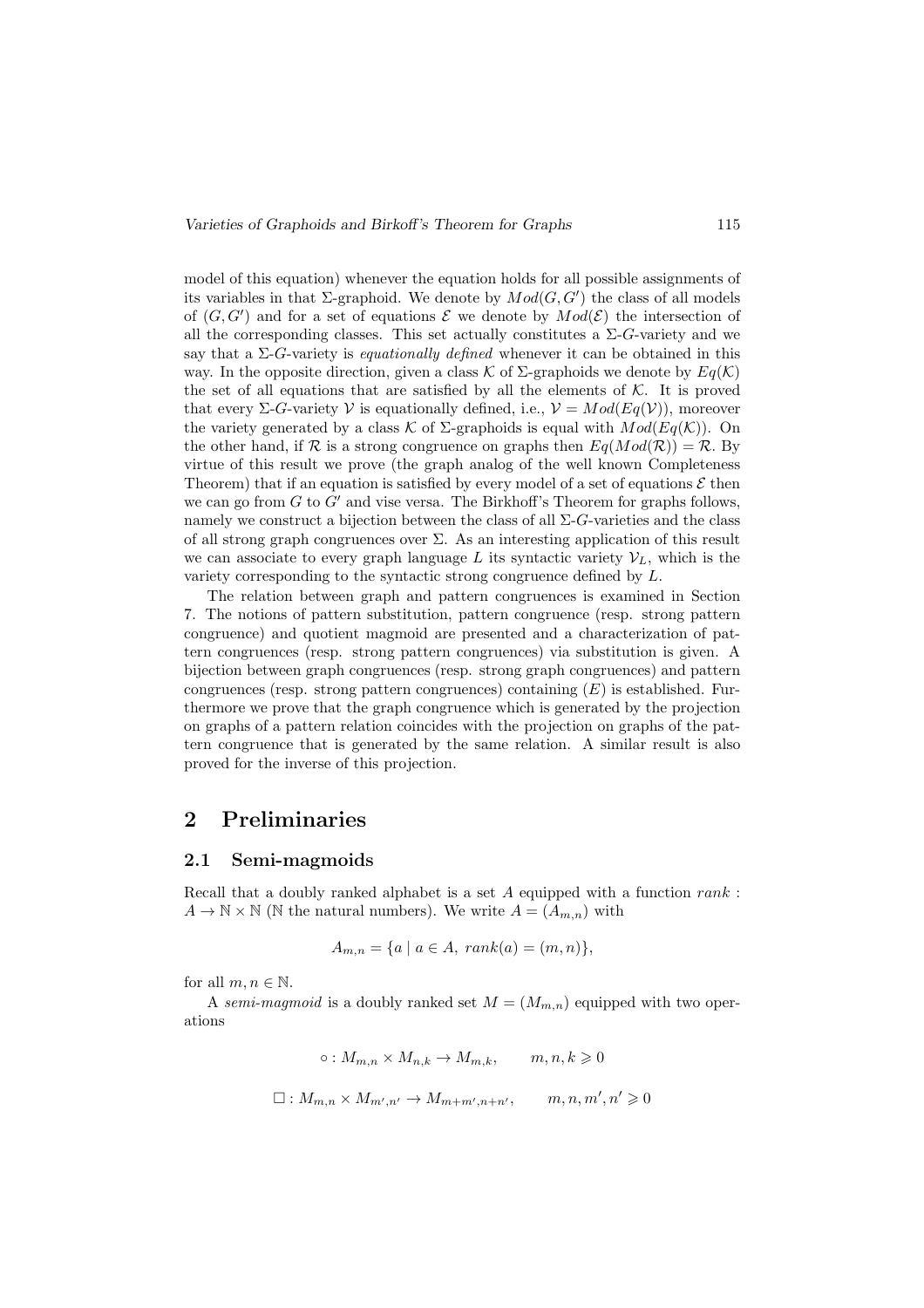which are associative in the obvious way and satisfy the distributivity law

$$
(f \circ g) \Box (f' \circ g') = (f \Box f') \circ (g \Box g')
$$

whenever all the above operations are defined.

A magmoid is a semi-magmoid  $M = (M_{m,n})$ , equipped with a sequence of constants  $e_n \in M_{n,n}$   $(n \geq 0)$ , called units, such that

$$
e_m \circ f = f = f \circ e_n, \ e_0 \Box f = f = f \Box e_0
$$

for all  $f \in M_{m,n}$  and all  $m, n \geq 0$ , and the additional condition

 $e_m \square e_n = e_{m+n}$ , for all  $m, n \geq 0$ 

holds (cf. [1, 2]).

Notice that, due to the last equation, the element  $e_n$   $(n \geq 2)$  is uniquely determined by  $e_1$ . From now on  $e_1$  will be simply denoted by  $e$ .

Subsemi-magmoids and morphisms of semi-magmoids (resp. magmoids) are defined in the obvious way.

Let  $\Sigma$  be a doubly ranked alphabet. We denote by  $SM(\Sigma) = (SM_{m,n}(\Sigma))$  the smallest doubly ranked set satisfying the next items:

- $\sum_{m,n} \subset SM_{m,n}(\Sigma)$  for all  $m, n \geq 0$ ,
- if  $p \in SM_{m,n}(\Sigma)$  and  $q \in SM_{n,k}(\Sigma)$  then their horizontal concatenation  $pq \in$  $SM_{m,k}(\Sigma),$
- if  $p \in SM_{m,n}(\Sigma)$  and  $p' \in SM_{m',n'}(\Sigma)$  then their vertical concatenation  $\frac{p}{p'} \in$  $SM_{m+m',n+n'}(\Sigma).$

Let  $\sim=(\sim_{m,n})$  be the doubly ranked equivalence on  $SM(\Sigma)$ , compatible with horizontal and vertical concatenation, generated by the relations

$$
\frac{p_1 p_1'}{p_2 p_2'} \sim \frac{p_1}{p_2} \quad \frac{p_1'}{p_2'}
$$

for all  $p_i, p'_i$  of suitable ranks. The quotient

$$
SM(\Sigma)/\sim = (SM_{m,n}(\Sigma)/\sim_{m,n})
$$

is denoted  $smag(\Sigma)$  and is, by construction, a semi-magmoid. The elements of smag<sub>m,n</sub>( $\Sigma$ ) are called  $(m, n)$ -patterns or patterns of rank  $(m, n)$ .

**Convention.** In order to avoid confusion in the pattern calculus instead of  $\frac{p}{p}$  $_p^{\nu}$  we write  $\begin{pmatrix} p \\ p \end{pmatrix}$  $p^{\prime}$ . The associativity law takes the form

$$
\left(\begin{pmatrix}p_1\\p_2\\p_3\end{pmatrix}\right)=\left(\begin{pmatrix}p_1\\p_2\\p_3\end{pmatrix}\right).
$$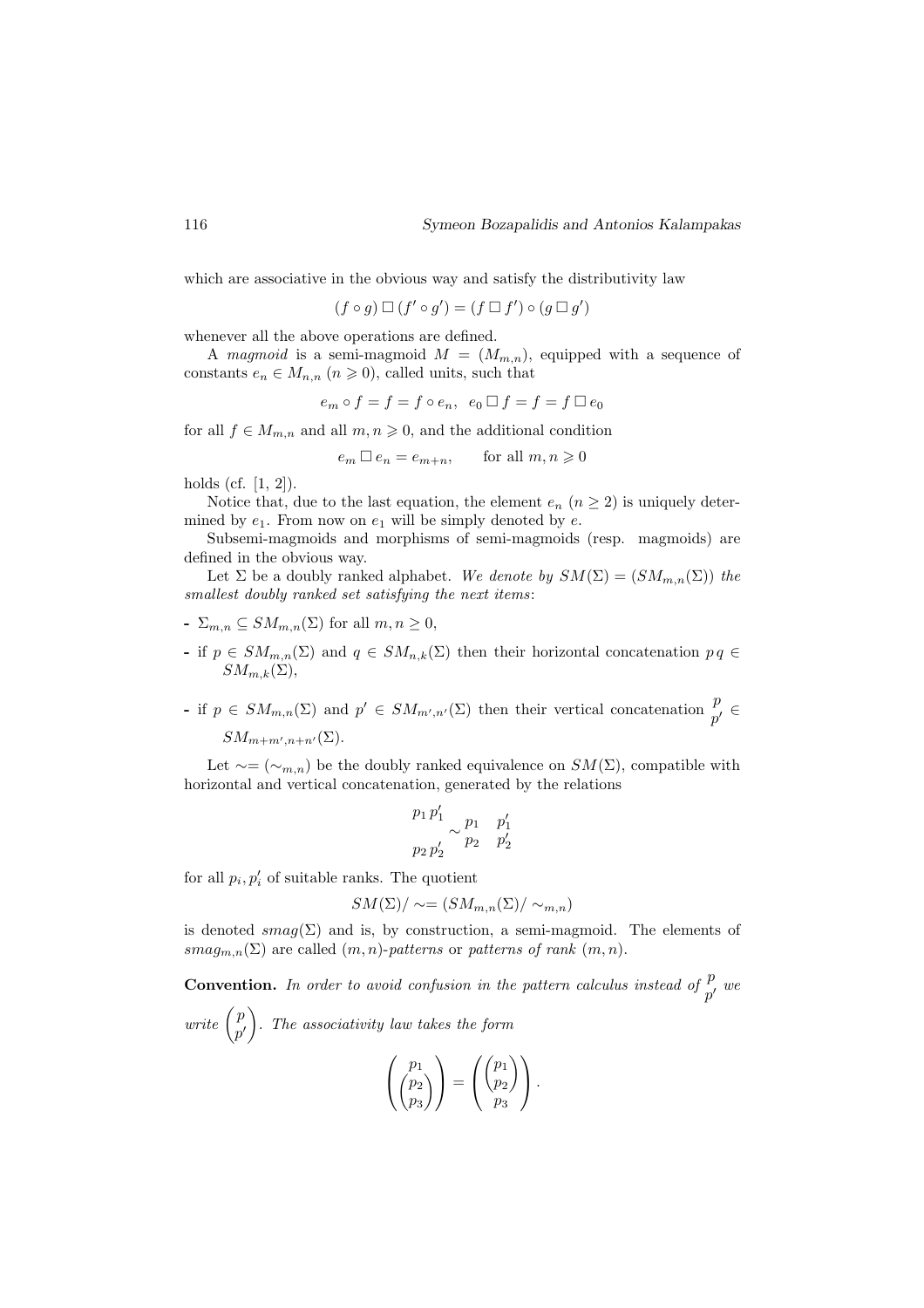This common pattern will be denoted

$$
\begin{pmatrix} p_1 \\ p_2 \\ p_3 \end{pmatrix}.
$$

The distributivity law takes the form

$$
\begin{pmatrix} p_1 p'_1 \\ p_2 p'_2 \end{pmatrix} = \begin{pmatrix} p_1 \\ p_2 \end{pmatrix} \begin{pmatrix} p'_1 \\ p'_2 \end{pmatrix}.
$$

Actually  $smag(\Sigma)$  is the free semi-magmoid generated by  $\Sigma$  as confirms the next result.

**Proposition 1.** For every semi-magmoid  $M = (M_{m,n})$  and every doubly ranked function  $f : \Sigma \to M$ , there exists a unique morphism of semi-magmoids  $\hat{f}$ :  $smag(\Sigma) \rightarrow M$  making the following triangle commutative.

$$
\sum \frac{j}{f} \longrightarrow \text{smag}(\Sigma)
$$
\n
$$
\hat{f} \qquad j(x) = x, \ x \in \Sigma
$$
\n
$$
M
$$

Actually,  $\hat{f}$  is given by the clauses,

- 
$$
\hat{f}(x) = f(x)
$$
, for all  $x \in \Sigma$ ,  
\n-  $\hat{f}(p q) = \hat{f}(p) \circ \hat{f}(q)$ ,  $\hat{f}(\begin{pmatrix} p \\ p' \end{pmatrix} = \hat{f}(p) \square \hat{f}(p')$ ,

for all  $p, q, p' \in smag(\Sigma)$  of suitable rank.

The construction of the free magmoid follows naturally. Let  $(e_n)_{n>0}$  be a sequence of symbols not in  $\Sigma$  and denote by  $mag(\Sigma)$  the free semi-magmoid  $smag(\Sigma)$  $\{e_n \mid n \geq 0\}$  divided by the congruence generated by the relations

$$
e_m p \approx p \approx p e_n
$$
,  $\begin{pmatrix} e_0 \\ p \end{pmatrix} \approx p \approx \begin{pmatrix} p \\ e_0 \end{pmatrix}$ ,  $\begin{pmatrix} e_m \\ e_n \end{pmatrix} \approx e_{m+n}$ 

for all  $m, n \geq 0$  and all patterns p of suitable rank. Then  $mag(\Sigma)$  clearly constitutes a magmoid which has a universal property analogous to the one stated in Proposition 1, i.e.,  $mag(\Sigma)$  is the *free* magmoid generated by  $\Sigma$  (cf. [4]).

#### 2.2 Graphs

Now we introduce the magmoid of hypergraphs which will be of constant use throughout this paper. Given a finite alphabet  $X$ , we denote by  $X^*$  the set of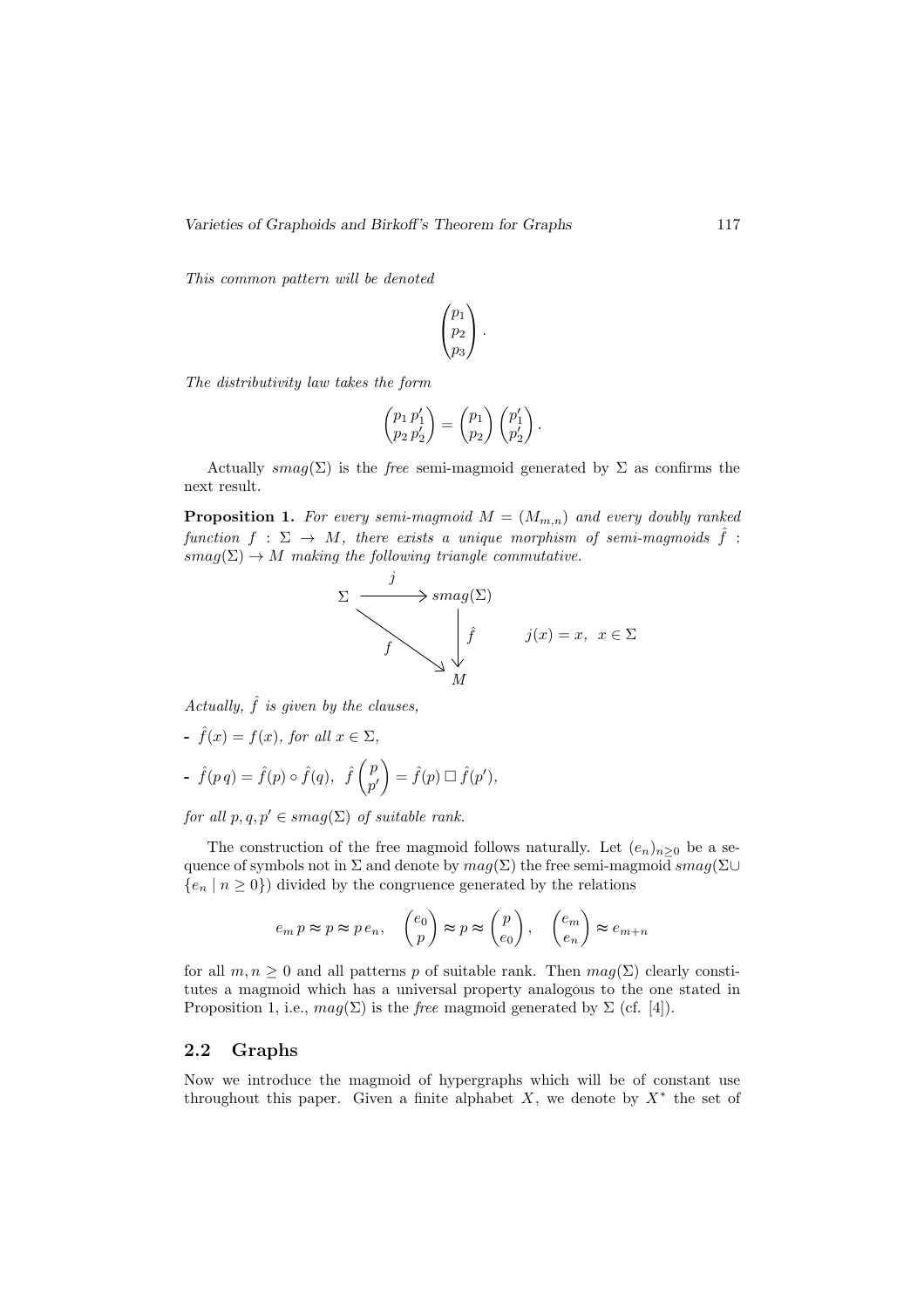all words over X and for every word  $w \in X^*$ , |w| denotes its length. Formally, a concrete  $(m, n)$ -graph over a doubly ranked alphabet  $\Sigma = (\Sigma_{m,n})$  is a tuple

$$
G = (V, E, s, t, l, begin, end)
$$

where

- V is the finite set of nodes,
- E is the finite set of hyperedges,
- $s : E \to V^*$  is the source function,
- $t$  :  $E$  →  $V^*$  is the target function,
- $l : E \to \Sigma$  is the labelling function such that  $rank(l(e)) = (|s(e)|, |t(e)|)$  for every  $e \in E$ .
- *begin* ∈  $V^*$  with  $|begin| = m$  is the sequence of begin nodes and
- end ∈  $V^*$  with  $|end| = n$  is the sequence of end nodes.

Notice that according to this definition vertices can be duplicated in the begin and end sequences of the graph and also at the sources and targets of an edge. For an edge e of a hypergraph G we simply write  $rank(e)$  to denote  $rank(l(e))$ .

The specific sets V and  $E$  chosen to define a concrete graph  $G$  are actually irrelevant. We shall not distinguish between two isomorphic graphs. Hence we have the following definition of an abstract graph. Two concrete  $(m, n)$ -graphs  $G = (V, E, s, t, l, begin, end)$  and  $G' = (V', E', s', t', l', begin', end')$  over  $\Sigma$  are isomorphic iff there exist two bijections  $h_V: V \to V'$  and  $h_E: E \to E'$  commuting with source, target, labelling, *begin* and *end* in the usual way.

An *abstract*  $(m, n)$ -graph is defined to be the equivalence class of a concrete  $(m, n)$ -graph with respect to isomorphism. We denote by  $GR_{m,n}(\Sigma)$  the set of all abstract  $(m, n)$ -graphs over  $\Sigma$ . Since we shall mainly be interested in abstract graphs we simply call them graphs except when it is necessary to emphasize that they are defined up to an isomorphism. Any graph  $G \in \mathbb{G}R_{m,n}(\Sigma)$  having no edges is called a *discrete*  $(m, n)$ -graph.

If G is an  $(m, n)$ -graph represented by  $(V, E, s, t, l, begin, end)$  and H is an  $(n, k)$ -graph represented by  $(V', E', s', t', l', begin', end')$  then their product  $G \circ H$  is the  $(m, k)$ -graph represented by the concrete graph obtained by taking the disjoint union of  $G$  and  $H$  and then identifying the *i*th end node of  $G$  with the *i*th begin node of H, for every  $i \in \{1, ..., n\}$ ; also,  $begin(G \circ H) = begin(G)$  and  $end(G \circ H) =$  $end(H).$ 

The sum  $G \square H$  of arbitrary graphs G and H is their disjoint union with their sequences of begin nodes concatenated and similarly for their end nodes.

For instance let  $\Sigma = \{a, b, c\}$ , with  $rank(a) = (2, 1)$ ,  $rank(b) = (1, 1)$  and  $rank(c) = (1, 2)$ . In the following pictures, edges are represented by boxes, nodes by dots, and the sources and targets of an edge by directed lines that enter and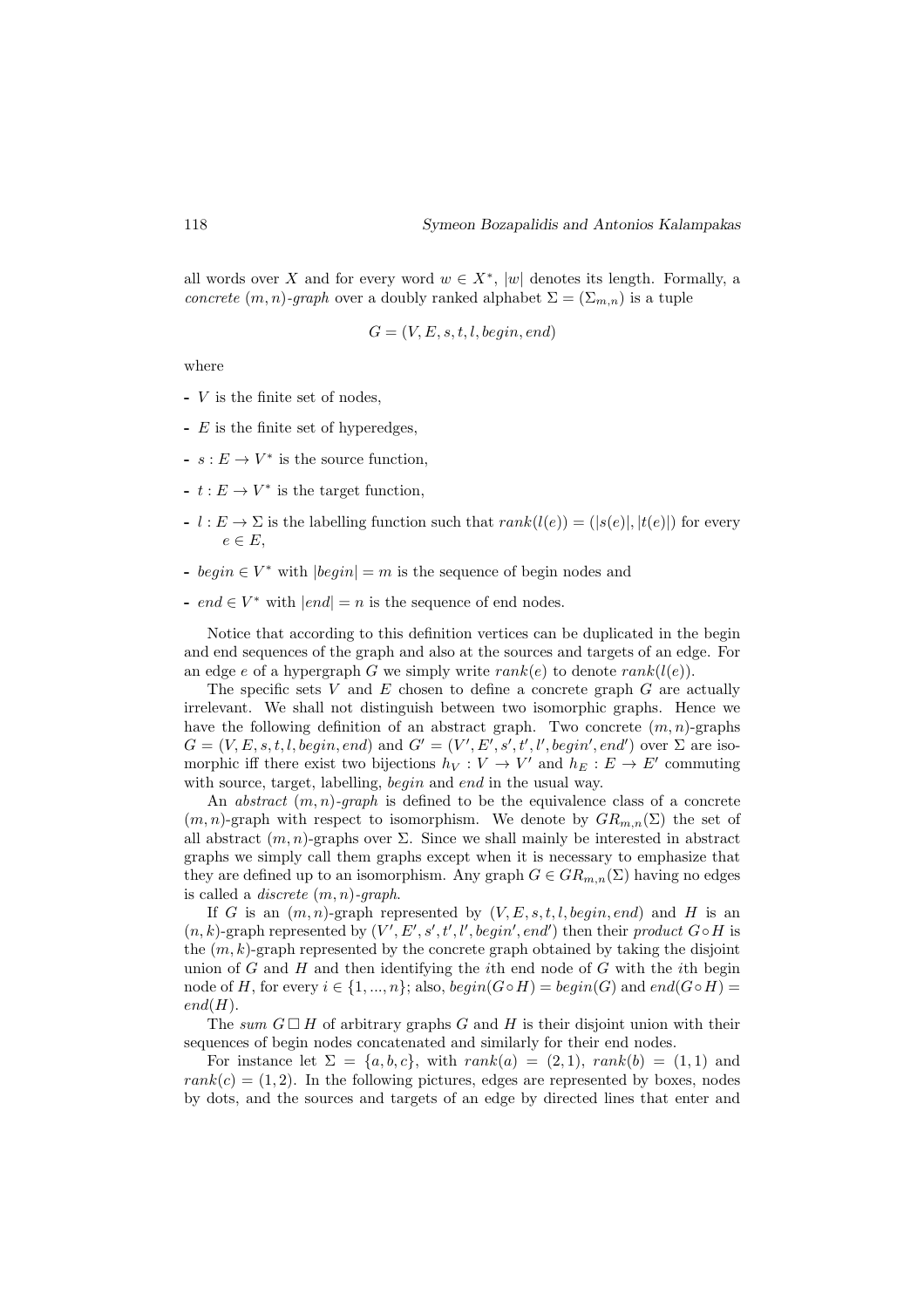leave the corresponding box, respectively. The order of the sources and targets of an edge is the vertical order of the directed lines as drawn in the pictures. We display two graphs  $G \in \text{GR}_{3,4}(\Sigma)$  and  $H \in \text{GR}_{4,2}(\Sigma)$ , where the *i*th begin node is indicated by  $b_i$ , and the *i*<sup>th</sup> end node by  $e_i$ .



Then their product  $G \circ H$  is the  $(3, 2)$ -graph



and, their sum  $G \square H$  is the  $(7, 6)$ -graph



For every  $n \in \mathbb{N}$  we denote by  $E_n$  the discrete graph of rank  $(n, n)$  with nodes  $x_1, ..., x_n$  and  $begin(E_n) = end(E_n) = x_1 \cdots x_n$ ; we write E for  $E_1$ . Note that  $E_0$ is the empty graph.

It is straightforward to verify that  $GR(\Sigma) = (GR_{m,n}(\Sigma))$  with the operations defined above is a magmoid whose units are the graphs  $E_n$ ,  $n \geq 0$ , see Lemma 6 of [10]. The discrete graphs of  $GR(\Sigma)$  form obviously a sub-magmoid DISC of  $GR(\Sigma)$  and the function sending each graph  $G \in GR(\Sigma)$  to its underlying discrete graph is an epimorphism of magmoids

$$
disc_{\Sigma}:GR(\Sigma) \to DISC.
$$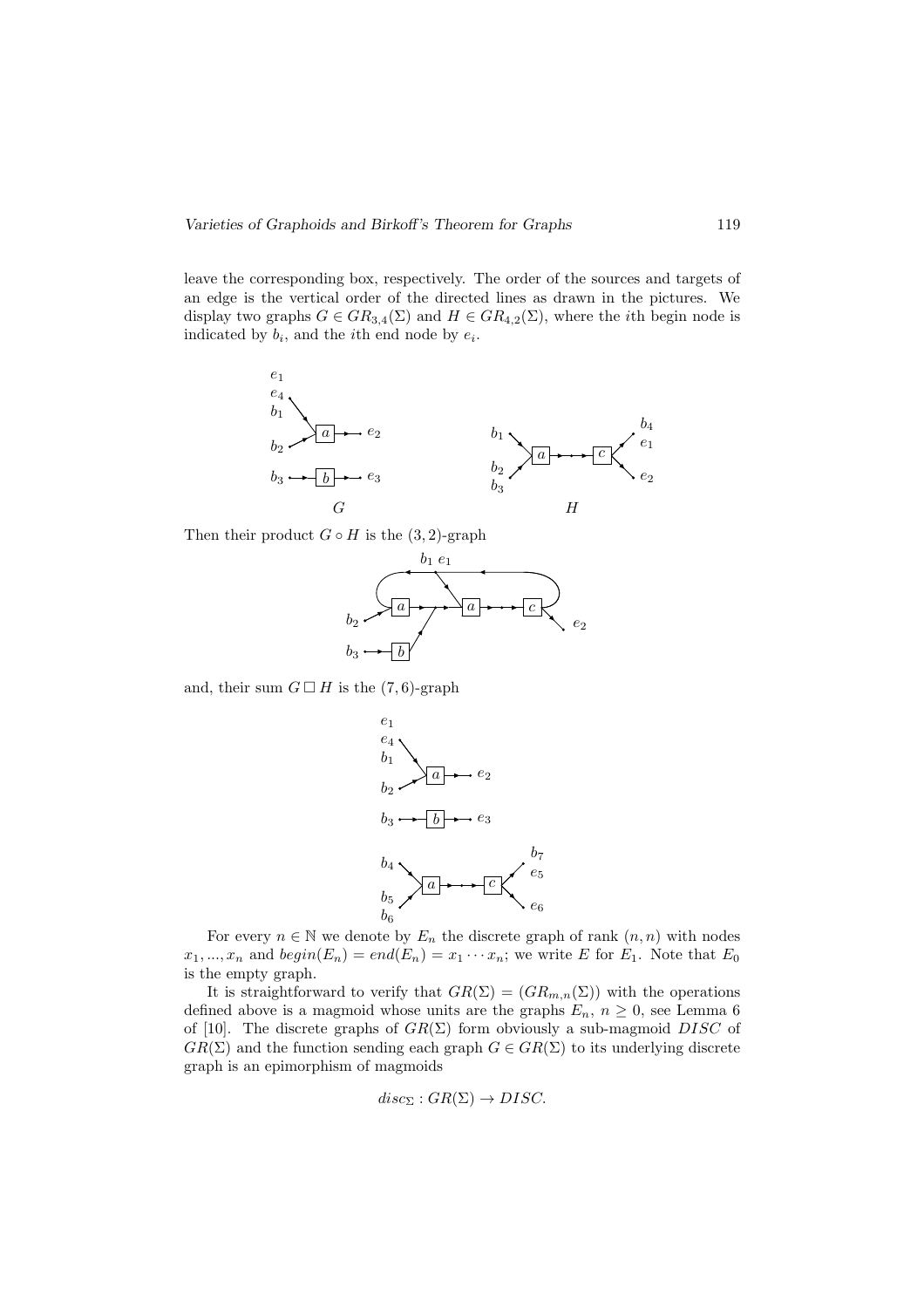Let us denote by  $I_{p,q}$  the discrete  $(p,q)$ -graph having a single node x and whose begin and end sequences are  $x \cdots x$  (p times) and  $x \cdots x$  (q times) respectively. Note that  $I_{1,1}$  is equal with E. Let also  $\Pi$  be the discrete  $(2, 2)$ -graph having two nodes x and y and whose begin and end sequences are  $xy$  and  $yx$ , respectively. Finally, for every  $\sigma \in \Sigma_{m,n}$ , we denote again by  $\sigma$  the  $(m, n)$ -graph having only one edge and  $m + n$  nodes  $x_1, \ldots, x_m, y_1, \ldots, y_n$ . The edge is labelled by  $\sigma$ , and the begin (resp. end sequence) of the graph is the sequence of sources (resp. targets) of the edge, viz.  $x_1 \cdots x_m$  (resp.  $y_1 \cdots y_n$ ).

As usual  $\mathcal{S}_m$  stands for the group of all permutations of the set  $\{1, 2, \ldots, m\}$ . Given a permutation  $\alpha \in \mathcal{S}_m$ 

$$
\alpha = \begin{pmatrix} 1 & 2 & \dots & m \\ \alpha(1) & \alpha(2) & \dots & \alpha(m) \end{pmatrix}
$$

the discrete graph having  $\{x_1, x_2, \ldots, x_m\}$  as set of nodes,  $x_{\alpha(1)}x_{\alpha(2)}\cdots x_{\alpha(m)}$  as begin sequence and  $x_1x_2 \cdots x_m$  as end sequence, is denoted  $\Pi_\alpha$  and is called the permutation graph associated with  $\alpha$ . Observe that  $\Pi$  is the graph associated with the permutation

$$
\alpha = \begin{pmatrix} 1 & 2 \\ 2 & 1 \end{pmatrix}.
$$

We denote by  $\Pi_{n,1}$  the graph associated with the permutation

$$
\begin{pmatrix}\n1 & 2 & \dots & n+1 \\
2 & \dots & n+1 & 1\n\end{pmatrix}
$$

interchanging the last  $n$  numbers with the first one.

For every  $\sigma \in \Sigma_{m,n}$ ,  $BF(\sigma)$  is the same as the graph  $\sigma$ , except that

$$
begin(BF(\sigma)) = begin(\sigma)end(\sigma) = x_1 \cdots x_m y_1 \cdots y_n
$$

and  $end(BF(\sigma)) = \varepsilon$  (where  $\varepsilon$  denotes the empty sequence).

Next important result provides a complete set of equations axiomatizing graphs.

**Theorem 1** (cf. [4]). Let  $\Sigma = {\sigma_1, \ldots, \sigma_r}$  and assume that in the graph  $G \in$  $GR_{m,n}(\Sigma)$  the symbol  $\sigma_i$  occurs  $\lambda_i$  times,  $(1 \leq i \leq r)$  then G admits a decomposition of the form

$$
G = \Pi_{\alpha} \circ (I_{p_1,q_1} \square \cdots \square I_{p_s,q_s}) \circ \Pi_{\beta}
$$
  
 
$$
\circ (E_n \square BF(\sigma_1^1) \square \cdots \square BF(\sigma_1^{\lambda_1}) \square \cdots \square BF(\sigma_r^1) \square \cdots \square BF(\sigma_r^{\lambda_r}))
$$

where  $\alpha, \beta$  are suitable permutations and  $\sigma_i^1 = \cdots = \sigma_i^{\lambda_i} = \sigma_i$ ,  $1 \leq i \leq r$ . Moreover, if

$$
G' = \Pi_{\alpha'} \circ (I_{p'_1, q'_1} \square \cdots \square I_{p'_t, q'_t}) \circ \Pi_{\beta'}
$$
  
 
$$
\circ (E_n \square BF(\sigma_1^1) \square \cdots \square BF(\sigma_1^{\lambda'_1}) \square \cdots \square BF(\sigma_r^1) \square \cdots \square BF(\sigma_r^{\lambda'_r}))
$$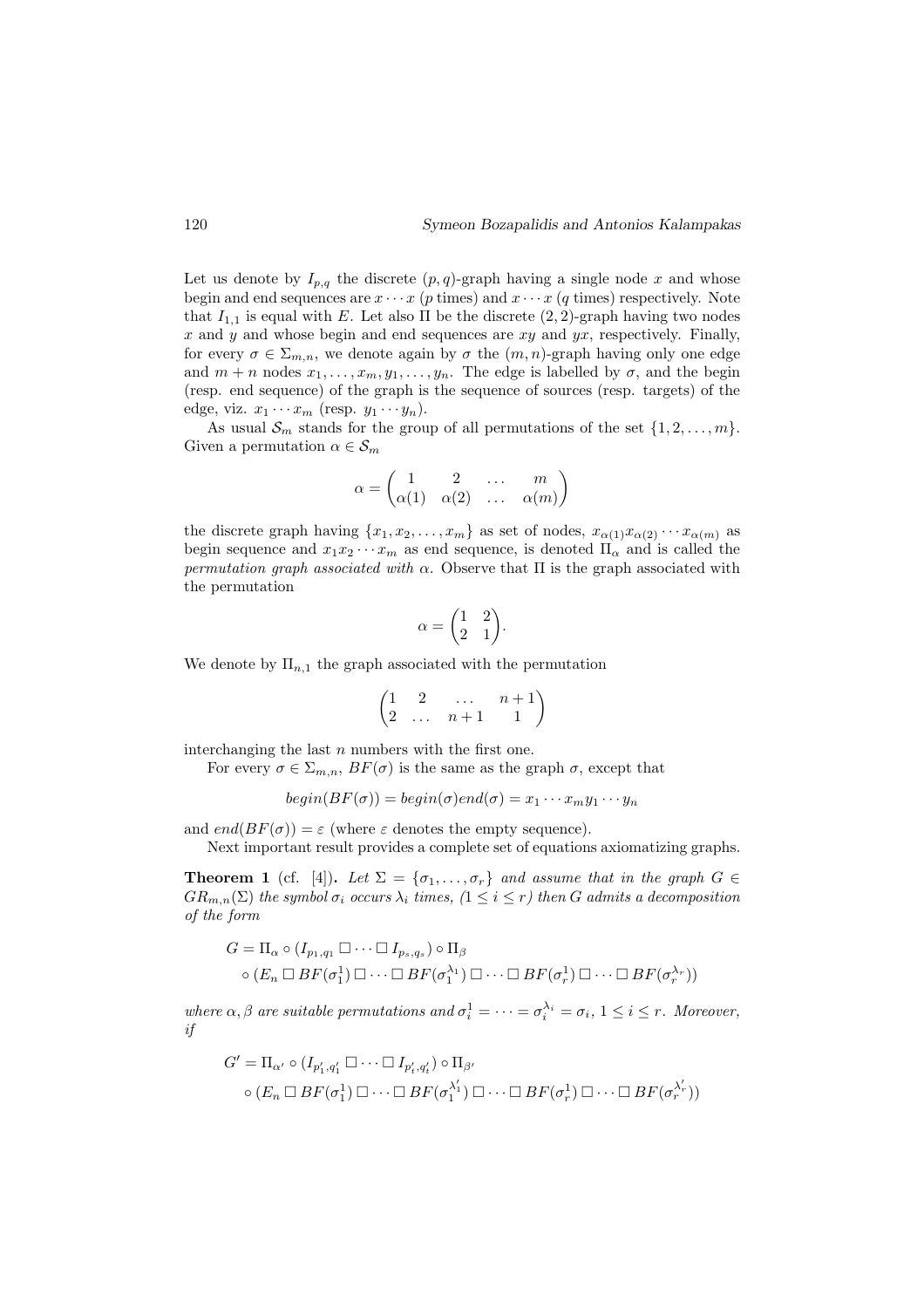then  $G = G'$  if and only if we can transform G into G' through the finite set of equations  $(E)$ :

$$
\Pi \circ \Pi = E \Box E, \quad (E \Box \Pi) \circ (\Pi \Box E) \circ (E \Box \Pi) = (\Pi \Box E) \circ (E \Box \Pi) \circ (\Pi \Box E),
$$

$$
(E \Box I_{2,1}) \circ I_{2,1} = (I_{2,1} \Box E) \circ I_{2,1}, \quad (E \Box I_{0,1}) \circ I_{2,1} = E, \quad \Pi \circ I_{2,1} = I_{2,1}
$$

$$
(\Pi \square E) \circ (E \square \Pi) \circ (I_{2,1} \square E) = (E \square I_{2,1}) \circ \Pi, \quad (E \square I_{0,1}) \circ \Pi = (I_{0,1} \square E),
$$

$$
I_{1,2} \circ (E \square I_{1,2}) = I_{1,2} \circ (I_{1,2} \square E), \quad I_{1,2} \circ (E \square I_{1,0}) = E, \quad I_{1,2} \circ \Pi = I_{1,2},
$$

$$
I_{1,2} \circ I_{2,1} = E, \quad (I_{1,2} \Box E) \circ (E \Box \Pi) \circ (\Pi \Box E) = \Pi \circ (E \Box I_{1,2}),
$$

$$
\Pi \circ (E \Box I_{1,0}) = (I_{1,0} \Box E), \quad (I_{1,2} \Box E) \circ (E \Box I_{2,1}) = I_{2,1} \circ I_{1,2},
$$

$$
\Pi_{p,1} \circ (\sigma \Box E) = (E \Box \sigma) \circ \Pi_{q,1}, \quad where \ \sigma \in \Sigma_{p,q}, \ \ p,q \ge 0.
$$

Now let us introduce the alphabet  $\bar{D}$ , formed by the following five symbols

$$
\bar{i}_{21}: 2 \to 1 \quad \bar{i}_{01}: 0 \to 1 \quad \bar{i}_{12}: 1 \to 2 \quad \bar{i}_{10}: 1 \to 0 \quad \bar{\pi}: 2 \to 2
$$

where  $x : m \to n$  indicates that symbol x has first rank m and second rank n, and denote by  $mag(\Sigma \cup \overline{D})$  the free magmoid generated by the doubly ranked alphabet  $\Sigma \cup \bar{D}$ . We denote by

$$
val_{\Sigma}: mag(\Sigma\cup\bar{D})\to GR(\Sigma)
$$

the unique magmoid morphism extending the function described by the assignments

$$
\bar{i}_{21} \mapsto I_{2,1}, \quad \bar{i}_{01} \mapsto I_{0,1}, \quad \bar{i}_{12} \mapsto I_{1,2}, \quad \bar{i}_{10} \mapsto I_{1,0}, \quad \bar{\pi} \mapsto \Pi,
$$
  
 $\sigma \mapsto \sigma, \text{ for all } \sigma \in \Sigma, \qquad e_n \mapsto E_n, \text{ for all } n \in \mathbb{N}.$ 

According to the previous theorem  $val_{\Sigma}$  is a surjection and  $GR(\Sigma)$  is the quotient of  $mag(\Sigma \cup \overline{D})$  by the congruence generated by the relations  $(E)$ :

$$
\bar{\pi}\bar{\pi} \sim e_2, \quad \left(\frac{e}{\bar{\pi}}\right) \left(\frac{\bar{e}}{e}\right) \left(\frac{e}{\bar{\pi}}\right) \sim \left(\frac{\bar{\pi}}{e}\right) \left(\frac{e}{\bar{\pi}}\right) \left(\frac{e}{\bar{e}}\right),
$$
\n
$$
\left(\frac{e}{i_{21}}\right) \bar{i}_{21} \sim \left(\frac{\bar{i}_{21}}{e}\right) \bar{i}_{21}, \quad \left(\frac{e}{i_{01}}\right) \bar{i}_{21} \sim e,
$$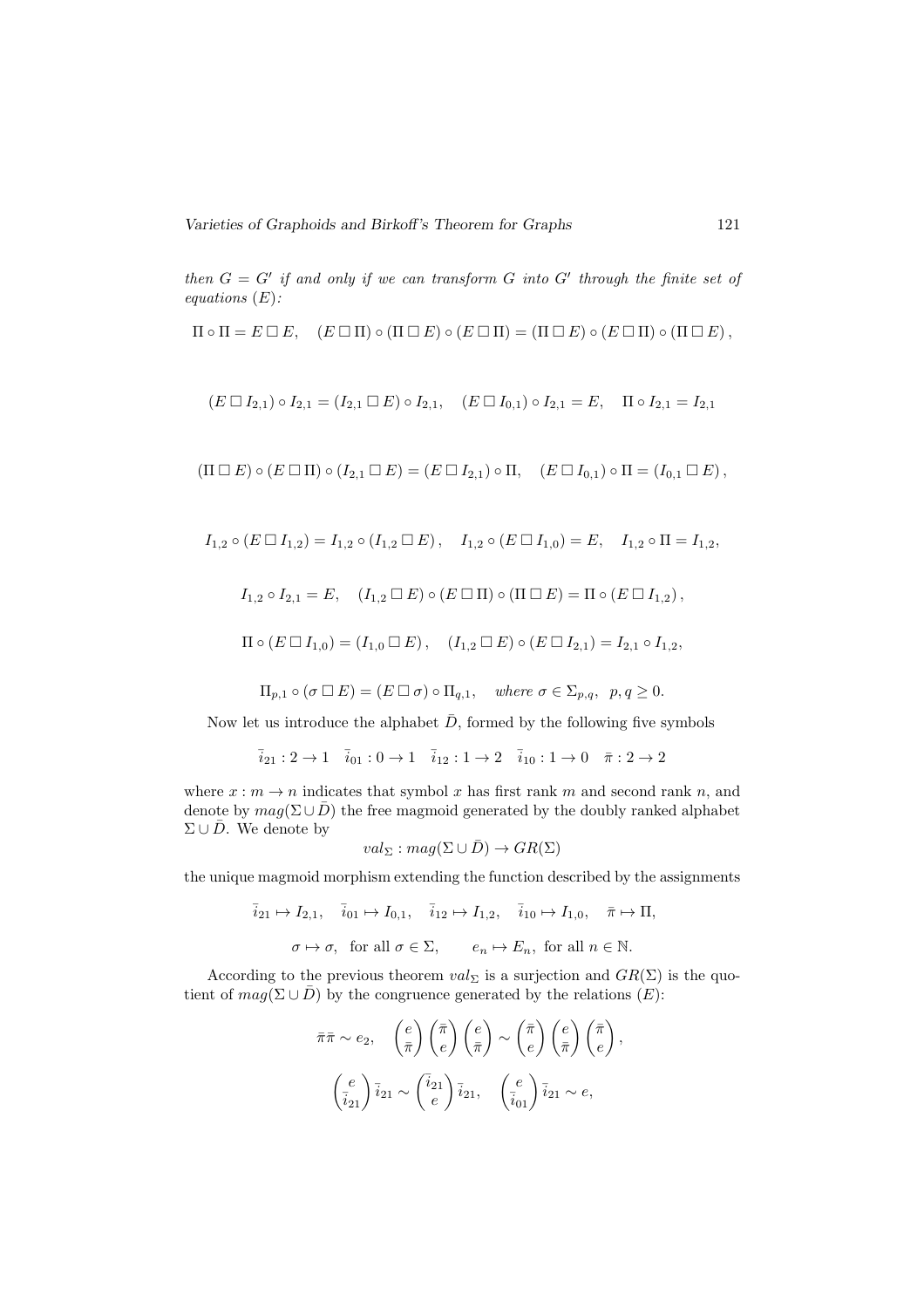$$
\bar{\pi} \bar{i}_{21} \sim \bar{i}_{21}, \quad \left(\frac{e}{i_{01}}\right) \bar{\pi} \sim \left(\frac{\bar{i}_{01}}{e}\right),
$$
\n
$$
\left(\frac{\bar{\pi}}{e}\right) \left(\frac{e}{\bar{\pi}}\right) \left(\frac{\bar{i}_{21}}{e}\right) \sim \left(\frac{e}{i_{21}}\right) \bar{\pi},
$$
\n
$$
\bar{i}_{12} \left(\frac{e}{i_{12}}\right) \sim \bar{i}_{12} \left(\frac{\bar{i}_{12}}{e}\right), \quad \bar{i}_{12} \left(\frac{e}{i_{10}}\right) \sim e,
$$
\n
$$
\bar{i}_{12} \bar{\pi} \sim \bar{i}_{12}, \quad \bar{\pi} \left(\frac{e}{i_{10}}\right) \sim \left(\frac{\bar{i}_{10}}{e}\right),
$$
\n
$$
\left(\frac{\bar{i}_{12}}{e}\right) \left(\frac{e}{\bar{\pi}}\right) \left(\frac{\bar{\pi}}{e}\right) \sim \bar{\pi} \left(\frac{e}{i_{12}}\right),
$$
\n
$$
\bar{i}_{12} \bar{i}_{21} \sim e, \quad \left(\frac{\bar{i}_{12}}{e}\right) \left(\frac{e}{i_{21}}\right) \sim \bar{i}_{21} \bar{i}_{12},
$$
\n
$$
\bar{\pi}_{m,1} \left(\frac{\sigma}{e}\right) \sim \left(\frac{e}{\sigma}\right) \bar{\pi}_{n,1},
$$

where  $\sigma \in \Sigma_{m,n}$ ,  $m, n \geq 0$  and  $\bar{\pi}_{n,1}$  is the pattern inductively defined by

$$
\bar{\pi}_{1,0} = e, \quad \bar{\pi}_{n,1} = \begin{pmatrix} \bar{\pi}_{n-1,1} \\ e \end{pmatrix} \begin{pmatrix} e_{n-1} \\ \bar{\pi} \end{pmatrix}
$$

which will represent the graph  $\Pi_{n,1}$ .

The next definition will be used later on. We call size of a pattern  $p \in mag(\Sigma \cup$  $\bar{D}$ ) the number of symbols of  $\Sigma \cup \bar{D}$  occurring in p. The size of a graph  $G \in \mathcal{GR}(\Sigma)$ is then

 $size(G) = min{size(p) | p \in val_{\Sigma}^{-1}(G)}$ .

# 3 Graphoids and their algebra

#### 3.1 Free graphoids

The algebraic structure underneath  $GR(\Sigma)$  is that of a graphoid.

More precisely, a graphoid  $\mathbf{M} = (M, D)$  consists of a semi-magmoid M and a set

$$
D = \{e_0, e, \pi, i_{01}, i_{21}, i_{10}, i_{12}\},\
$$

where  $e_0 \in M_{0,0}$ ,  $e \in M_{1,1}$ ,  $\pi \in M_{2,2}$ ,  $i_{01} \in M_{0,1}$ ,  $i_{21} \in M_{2,1}$ ,  $i_{10} \in M_{1,0}$ ,  $i_{12} \in M_{1,2}$ such that  $(M, e_0, e)$  is a magmoid, i.e.,

(1) 
$$
e_m \circ f = f = f \circ e_n
$$
,  $e_0 \Box f = f = f \Box e_0$ ,

where  $e_n = e \square \cdots \square e$  (*n*-times,  $n \ge 0$ ),  $f \in M_{m,n}$ ,  $(m, n \ge 0)$ , and additionally the following equations hold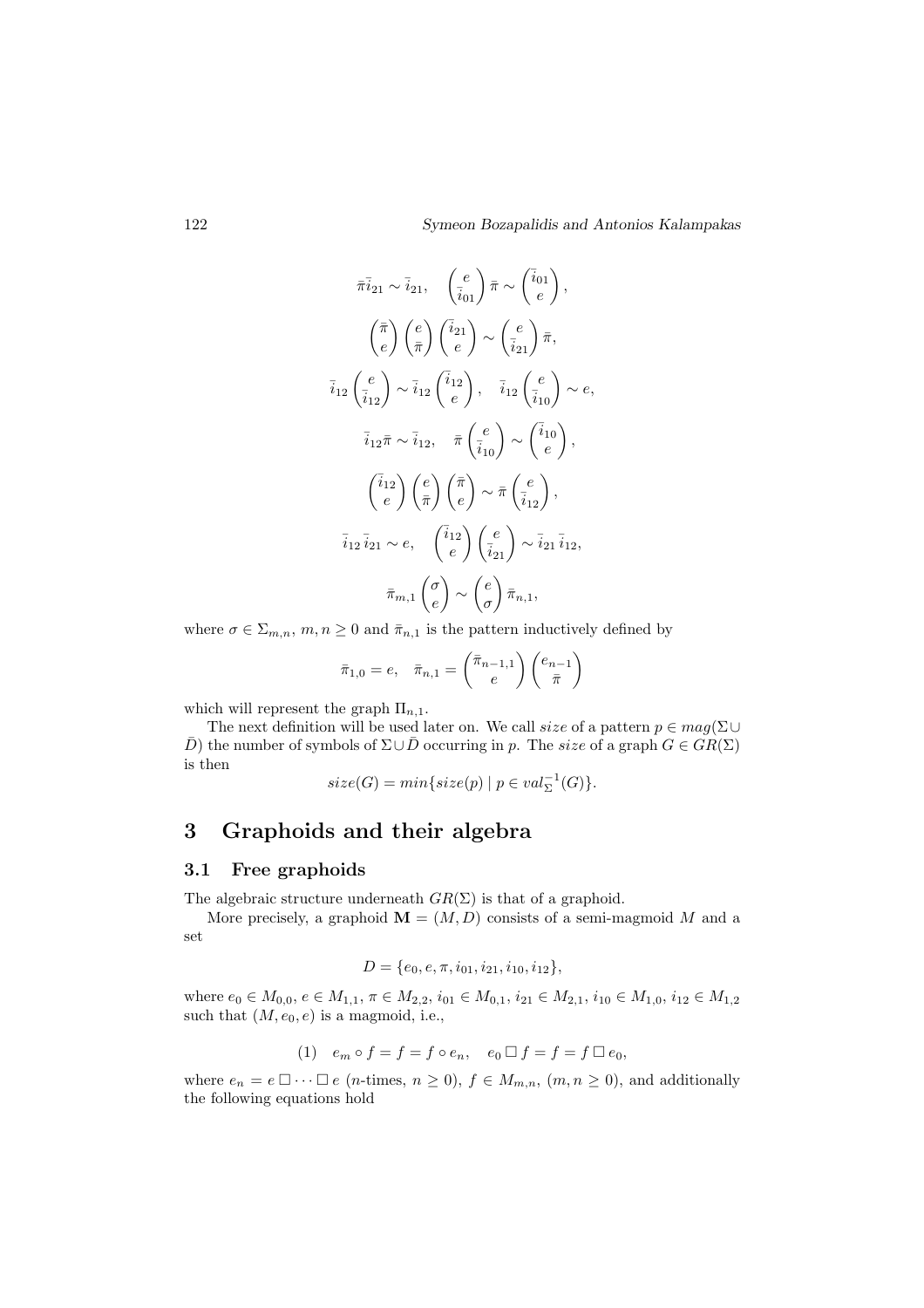(2) 
$$
\pi \circ \pi = e_2, \quad (\pi \Box e) \circ (e \Box \pi) \circ (\pi \Box e) = (e \Box \pi) \circ (\pi \Box e) \circ (e \Box \pi)
$$

(3) 
$$
(e \Box i_{21}) \circ i_{21} = (i_{21} \Box e) \circ i_{21}, \quad (e \Box i_{01}) \circ i_{21} = e,
$$
  
\n $\pi \circ i_{21} = i_{21}, \quad (e \Box i_{01}) \circ \pi = (i_{01} \Box e),$   
\n $(\pi \Box e) \circ (e \Box \pi) \circ (i_{21} \Box e) = (e \Box i_{21}) \circ \pi,$ 

(4) 
$$
i_{12} \circ (e \Box i_{12}) = i_{12} \circ (i_{12} \Box e), \quad i_{12} \circ (e \Box i_{10}) = e,
$$
  
\n $i_{12} \circ \pi = i_{12}, \quad \pi \circ (e \Box i_{10}) = (i_{10} \Box e),$   
\n $(i_{12} \Box e) \circ (e \Box \pi) \circ (\pi \Box e) = \pi \circ (e \Box i_{12}),$ 

(5)  $i_{12} \circ i_{21} = e$ ,  $(i_{12} \Box e) \circ (e \Box i_{21}) = i_{21} \circ i_{12}$ .

(6) 
$$
\pi_{m,1} \circ (f \Box e) = (e \Box f) \circ \pi_{n,1}
$$
, for all  $f \in M_{m,n}$ ,

where the element  $\pi_{m,1} \in M_{m,1}$  is defined by

$$
\pi_{1,0} = e, \quad \pi_{m,1} = (\pi_{m-1,1} \Box e) \circ (e_{m-1} \Box \pi).
$$

We point out that equation (6) holds in  $GR(\Sigma)$  since it holds for all the letters of the alphabet  $\Sigma$  (cf. [4]).

Observe that  $(GR(\Sigma), \{E_0, E, \Pi, I_{0,1}, I_{2,1}, I_{1,0}, I_{1,2}\})$  is a graphoid which from now on will be simply denoted by  $GR(\Sigma)$ .

Given graphoids  $(M, D)$  and  $(M', D')$ , a semi-magmoid morphism  $H : M \to M'$ preserving D-sets, i.e.,  $H(e_0) = e'_0$ ,  $H(e) = e'$ ,  $H(\pi) = \pi'$  and  $H(i_{\kappa\lambda}) = i'_{\kappa\lambda}$ , is called a morphism of graphoids.

We have already discussed how the set  $GR(\Sigma)$  can be structured into a graphoid; in fact it is the free graphoid generated by  $\Sigma$ .

**Theorem 2.** The doubly ranked function  $j : \Sigma \to \text{GR}(\Sigma)$ , with  $j(\sigma) = \sigma$ , for all  $\sigma \in \Sigma$ , has the following universal property: for any graphoid  $\mathbb{M} = (M, D)$ ,  $D = \{e_0, e, \pi, i_{10}, i_{12}, i_{01}, i_{21}\}$  and any doubly ranked function  $f : \Sigma \to M$ , there exists a unique morphism of graphoids  $\bar{f}:GR(\Sigma) \to \mathbb{M}$  making commutative the following triangle.



The morphism  $\bar{f}$  is defined by the clauses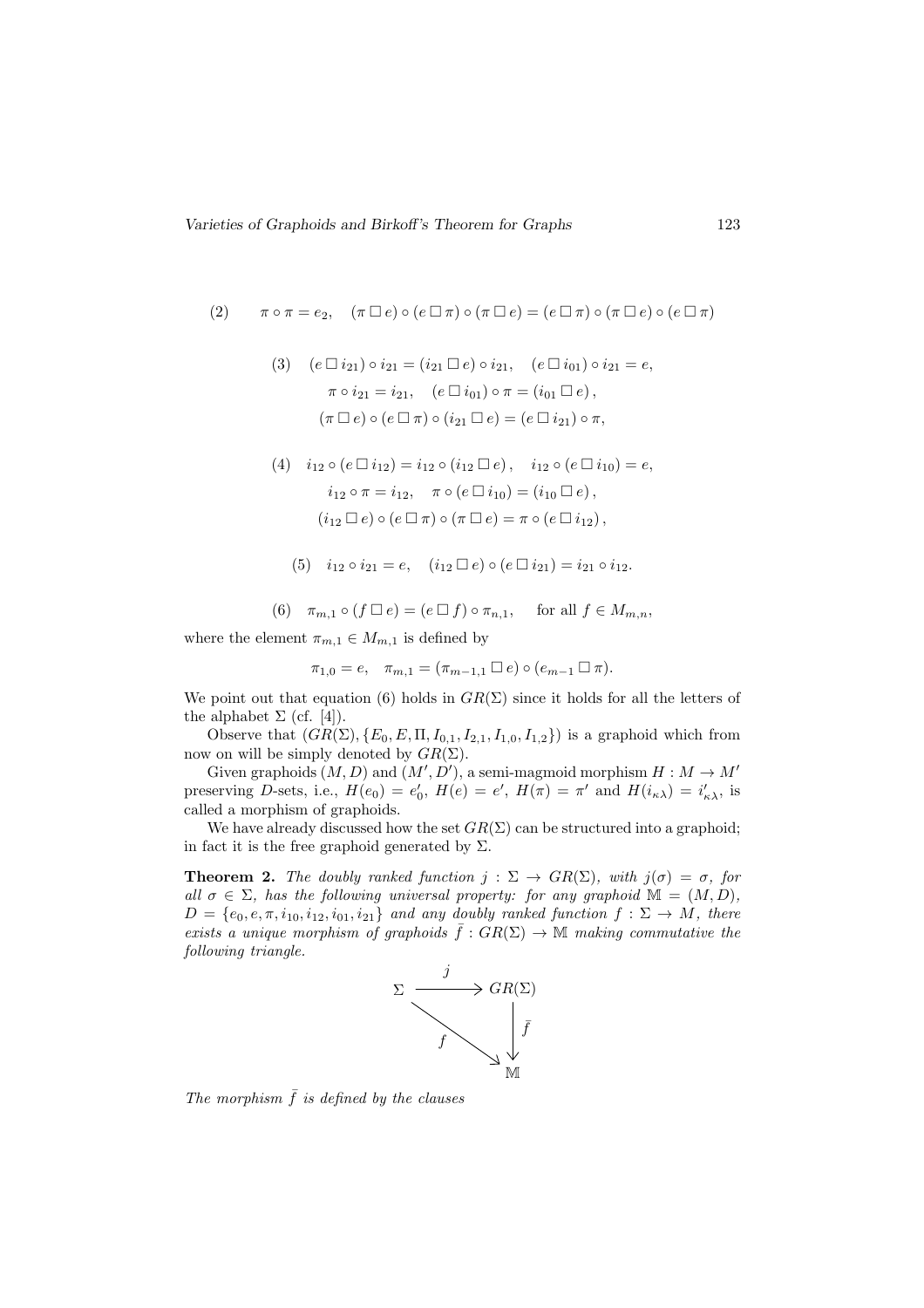- $\bar{f}(\sigma) = f(\sigma), \ \sigma \in \Sigma,$
- $\bar{f}(E_0) = e_0, \ \bar{f}(E) = e, \ \bar{f}(\Pi) = \pi, \ \bar{f}(I_{p,q}) = i_{pq},$
- $\bar{f}(G_1 \circ G_2) = \bar{f}(G_1) \circ \bar{f}(G_2),$
- $\bar{f}(G_1 \Box G_2) = \bar{f}(G_1) \Box \bar{f}(G_2),$

for all graphs  $G_1, G_2$  of suitable rank.

*Proof.* Since  $mag(\Sigma \cup \overline{D})$  is the free magmoid over  $\Sigma \cup \overline{D}$ , f is uniquely extended into a morphism of magmoids  $\hat{f} : mag(\Sigma \cup \overline{D}) \to \mathbb{M}$  making commutative the triangle:



where

- $\mathbf{j}(\sigma) = j(\sigma), \sigma \in \Sigma$  and  $\mathbf{j}(\alpha) = \alpha, \alpha \in \overline{D}$ ;
- $\texttt{f} \cdot \textbf{f}(\sigma) \,=\, f(\sigma), \; \sigma \,\in \, \Sigma \, \text{ and } \, \textbf{f}(\bar{i}_{21}) \,=\, i_{21}, \; \textbf{f}(\bar{i}_{01}) \,=\, i_{01}, \; \textbf{f}(\bar{i}_{12}) \,=\, i_{12}, \; \textbf{f}(\bar{i}_{10}) \,=\, i_{10},$  $\mathbf{f}(\bar{\pi})=\pi.$

Since all the relations  $(E)$  are valid in M, the kernel of  $\hat{f}$  includes the congruence  $=_{(E)}$  generated by  $(E)$ , and thus  $\hat{f}$  induces a unique graphoid morphism

$$
\bar{f}: mag(\Sigma \cup \bar{D})/=E(E) \longrightarrow M
$$

rendering commutative the triangle



where g is the canonical projection sending every element of  $mag(\Sigma \cup \overline{D})$  to its class with respect to  $=_{(E)}$ . The result comes by combining the above two diagrams and Theorem 1.  $\Box$ 

A graph homomorphism  $H:GR(\Sigma) \to GR(\Sigma')$  is just a morphism of graphoids. Hence, by virtue of the previous theorem it is completely determined by its values  $H(\sigma)$ ,  $\sigma \in \Sigma$ . A graph homomorphism  $H: GR(\Sigma) \to GR(\Sigma')$  is called a projection whenever  $H(\Sigma) \subseteq \Sigma'$ .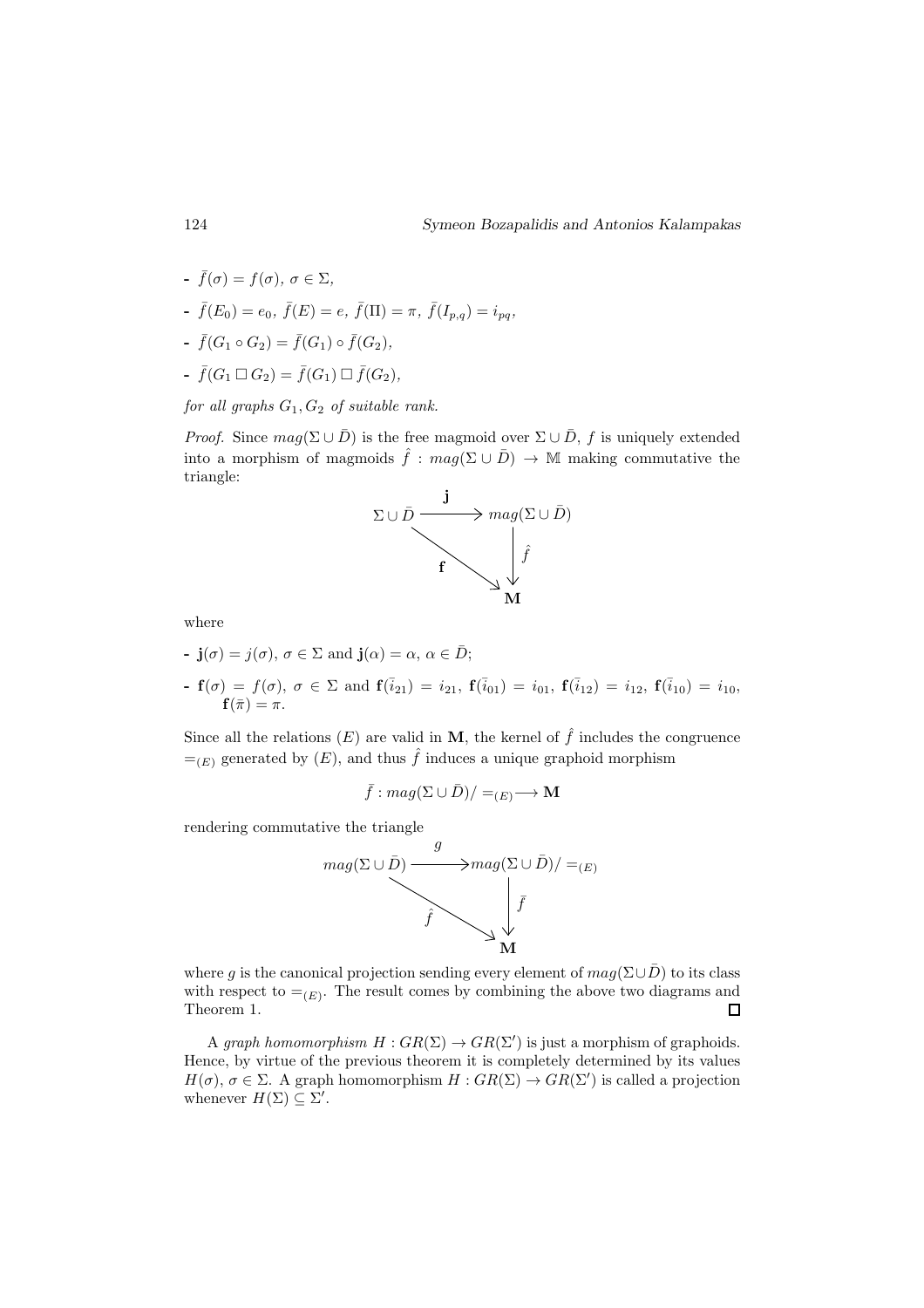In the sequel, we mostly deal with  $\Sigma$ -graphoids, ( $\Sigma$  doubly ranked alphabet) which are graphoids  $(M, D)$  equipped with a function  $\mu : \Sigma \to M$  interpreting the letters  $\sigma \in \Sigma$  by elements of M with the same rank.

By virtue of Theorem 2 any graph G of  $GR(\Sigma)$  is interpreted, in a  $\Sigma$ -graphoid  $\mathbf{M} = (M, D, \mu)$ , by the element  $\bar{\mu}(G)$ . In other words, we are able to make graph theory inside any  $\Sigma$ -graphoid.

The set  $GR(\Sigma)$  is a  $\Sigma$ -graphoid where t is the function sending every element  $\sigma \in \Sigma$  to the graph it represents.

If  $\mathbf{M} = (M, D, \mu)$  and  $\mathbf{M}' = (M', D', \mu')$  are two  $\Sigma$ -graphoids then any graphoid morphism  $H : (M, D) \to (M', D')$  commuting with the  $\mu$ -assignments, i.e., rendering commutative the triangle



is called a Σ-graphoid morphism.

Graphs whose labels of edges are variables will be frequently used. From now on  $X_p = \{x_1, \ldots, x_p\}$  is a set of doubly ranked variables with  $rank(x_i) = (\alpha_i, \beta_i)$ ,  $1 \leq i \leq p$ .

**Convention.** The  $\Sigma$ -graphoid  $GR(\Sigma \cup X_p)$  will be denoted by  $GR(\Sigma, X_p)$ .

**Theorem 3.** The  $\Sigma$ -graphoid  $GR(\Sigma, X)$  is free over X, i.e., for any  $\Sigma$ -graphoid  $\mathbf{M} = (M, D, \mu)$  and any function  $f : X \to M$  there is a unique  $\Sigma$ -graphoid morphism  $\bar{f}:GR(\Sigma, X) \to \mathbf{M}$  such that the next diagram commutes

$$
X \xrightarrow{j} GR(\Sigma, X)
$$
  

$$
\downarrow \bar{f} \qquad \qquad \bar{f}(\sigma) = \mu(\sigma),
$$
  

$$
\downarrow \bar{f} \qquad \qquad \bar{f}(\sigma) = \mu(\sigma),
$$
  

$$
\downarrow \bar{f} \qquad \qquad \bar{f}(\sigma) = \mu(\sigma),
$$
  

$$
\mathbf{M}
$$

#### 3.2 The substitution operation

The well known edge replacement operation on graphs (cf. [9], [8] ) can be defined with the help of Theorem 3 in an elegant way. Let  $X = \{x_1, x_2, \dots\}$  with  $rank(x_i) = (\alpha_i, \beta_i), i = 1, 2, ...$  and  $X_p = \{x_1, ..., x_p\}$ . For

$$
G_i \in GR_{\alpha_i,\beta_i}(\Sigma, X_p).
$$

The function

$$
f: X_p \to GR(\Sigma, X_k),
$$
  $f(x_i) = G_i,$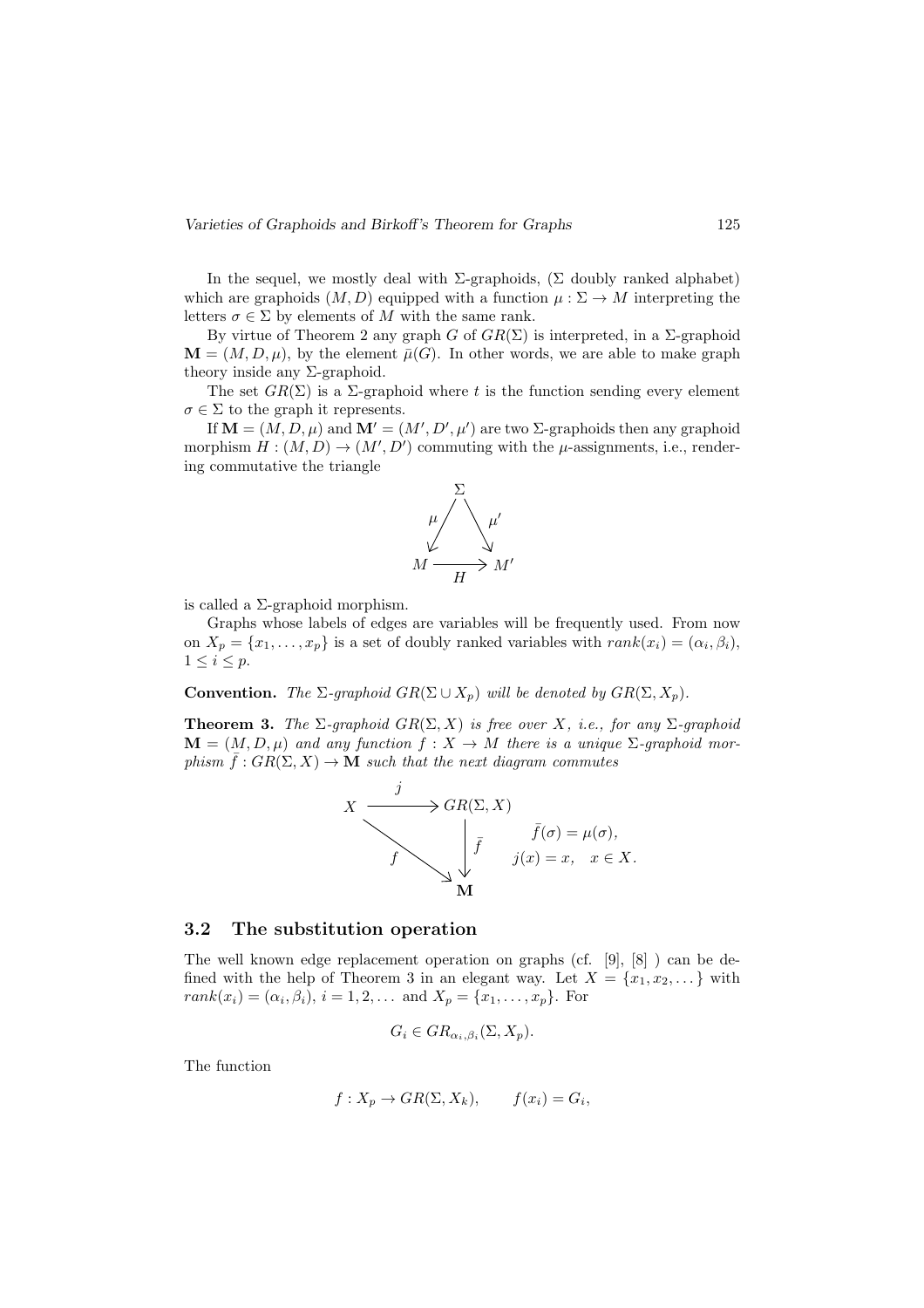is then uniquely extended into a  $\Sigma$ -graphoid morphism

$$
\bar{f}:GR(\Sigma,X_p)\to GR(\Sigma,X_k).
$$

For all  $G \in \text{GR}_{\alpha,\beta}(\Sigma, X_p)$ , the graph  $\bar{f}(G)$  is denoted by  $G[G_1, \ldots, G_p]$  (it is the graph obtained by simultaneously replacing  $x_i$  by  $G_i$  inside  $G, i = 1, \ldots, p$ .

Proposition 2. It holds

$$
G[G_1, \ldots, G_p][G'_1, \ldots, G'_k] = G[G_1[G'_1, \ldots, G'_k], \ldots, G_p[G'_1, \ldots, G'_k]]
$$

for all graphs of suitable rank.

Proof. We define the functions

$$
f: X_p \to GR(\Sigma, X_k), \quad g: X_k \to GR(\Sigma, X_s)
$$

by setting

$$
f(x_i) = G_i \ \ (1 \le i \le p), \quad g(x_j) = G'_j \ \ (1 \le j \le k),
$$

respectively. For uniqueness reasons invoked by Theorem 3 we get the equality

$$
\overline{\bar{g}\circ f}=\bar{g}\circ\bar{f}.
$$

Since  $(\bar{g} \circ f)(x_i) = \bar{g}(f(x_i)) = \bar{g}(G_i) = G_i[G'_1, \ldots, G'_k]$  we get

$$
G[G_1, ..., G_p][G'_1, ..., G'_k] = \bar{g}(G[G_1, ..., G_p])
$$
  
=  $\bar{g}(\bar{f}(G)) = (\bar{g} \circ \bar{f})(G) = \bar{g} \circ \bar{f}(G)$   
=  $G[G_1[G'_1, ..., G'_k], ..., G_p[G'_1, ..., G'_k]]$ 

as wanted.

Let  $\xi_{m,n}$  be a new symbol with rank  $(m,n)$  and denote by  $FR_{m,n}^{\alpha,\beta}(\Sigma,X)$  the subset of  $GR_{\alpha,\beta}(\Sigma, X \cup \{\xi_{m,n}\})$  with just one occurrence of  $\xi_{m,n}$ ; its elements are called frames with exterior rank  $(\alpha, \beta)$  and interior rank  $(m, n)$ . The set  $FR_{m,n}^{\alpha,\beta}(\Sigma,X)$  acts on  $GR_{m,n}(\Sigma,X)$  via substitution at  $\xi_{m,n}$ : for  $F \in FR_{m,n}^{\alpha,\beta}(\Sigma,X)$ and  $G \in \mathbb{G}R_{m,n}(\Sigma, X),$ 

$$
F \cdot G = F[G/\xi_{m,n}].
$$

The substitution of graphs inside graphs can be extended into a substitution of graphoid elements inside graphs. This will be achieved be means of the universal property described in Theorem 3. Let  $a_1, \ldots, a_p$  be elements of a  $\Sigma$ -graphoid  $\mathbf{M} =$  $(M, D, \mu)$ 

$$
a_i \in M_{\alpha_i,\beta_i}, \quad i = 1,\ldots,p
$$

and consider the  $\Sigma$ -graphoid morphism  $\bar{h}:GR(\Sigma,X_p)\to \mathbf{M}$  determined by the assignments

$$
h(x_1)=a_1,\ldots,h(x_p)=a_p.
$$

For any graph  $G \in \text{GR}(\Sigma, X_p)$  we denote by  $G[a_1, \ldots, a_p]$  the element  $\bar{h}(G)$ . Notice that from Theorem 3 it holds  $\bar{h}(\sigma) = \mu(\sigma)$ . The so defined mixed substitution operation has the nice properties of graph substitution. More precisely,

 $\Box$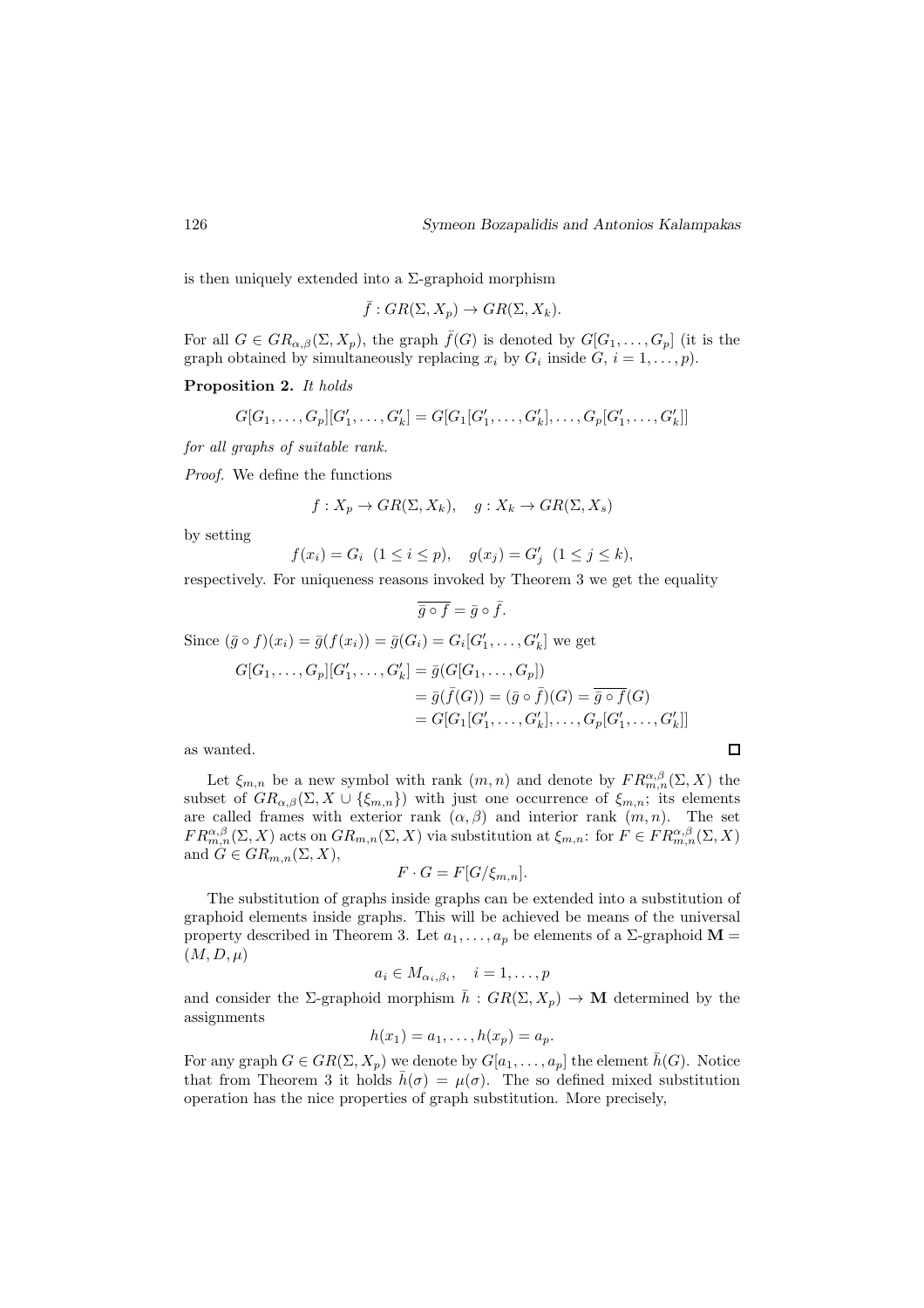Proposition 3 (Associativity law for mixed substitution). It holds

$$
G[G_1, \ldots, G_p][a_1, \ldots, a_k] = G[G_1[a_1, \ldots, a_k], \ldots, G_p[a_1, \ldots, a_k]],
$$

where  $G \in \text{GR}(\Sigma, X_p)$ ,  $G_i \in \text{GR}(\Sigma, X_k)$  and  $a_i \in M_{\alpha_i, \beta_i}$ ,  $1 \leq i \leq k$ .

Let  $\mathbf{M} = (M, D, \mu)$  be a  $\Sigma$ -graphoid. A sub- $\Sigma$ -graphoid of M is a subset  $S \subseteq M$ such that

sg<sub>1</sub>)  $D \cup \mu(\Sigma) \subseteq S$ ,

sq<sub>2</sub>) S is closed under the  $\circ$ - and the  $\Box$ -operation.

Thus S becomes a  $\Sigma$ -graphoid with operations the restriction on S of the corresponding operations of M.

**Lemma 1.** Let S be a sub- $\Sigma$ -graphoid of  $\mathbf{M} = (M, D, \mu)$ . Then

 $a_1, \ldots, a_p \in S$  and  $G \in \text{GR}(\Sigma, X_p)$  implies  $G[a_1, \ldots, a_p] \in S$ .

*Proof.* By induction on the size of G. The assertion is true if  $G \in \Sigma \cup X_p \cup D$ . Next let G be a graph of size > 1; then either  $G = G_1 \circ G_2$  or  $G = G_1 \square G_2$ . In the first case we have

$$
G[a_1, \ldots, a_p] = (G_1 \circ G_2)(a_1, \ldots, a_p) = G_1(a_1, \ldots, a_p) \circ G_2(a_1, \ldots, a_p) \in S,
$$

because  $G_1(a_1, \ldots, a_p)$ ,  $G_2(a_1, \ldots, a_p)$  belong by induction to S, and S is a sub- $\Sigma$ graphoid of **M**. The case  $G = G_1 \square G_2$  is treated in a similar way.  $\Box$ 

Let  $\mathbf{M} = (M, D, \mu)$  be a  $\Sigma$ -graphoid and  $A \subseteq M$ . The sub- $\Sigma$ -graphoid of M generated by A is the smallest sub- $\Sigma$ -graphoid of M containing A. It is denoted by  $\langle A \rangle_{\mathbf{M}}$ . Next result gives us information about the form of the elements of  $\langle A \rangle_{\mathbf{M}}$ .

Proposition 4. It holds

 $A >_{\mathbf{M}} 1 \{G[a_1, \ldots, a_n] \mid G \in \text{GR}(\Sigma, X_n), a_1, \ldots, a_n \in A \text{ and } p \geq 0\}.$ 

*Proof.* We consider the doubly ranked set  $\tilde{A} = (A_{m,n})$ , where

$$
\tilde{A}_{m,n} = \{G[a_1, \dots, a_p] \mid G \in GR_{m,n}(\Sigma, X_p), a_1, \dots, a_p \in A \text{ and } p \ge 0\}.
$$

By construction  $D \cup \mu(\Sigma) \subseteq \tilde{A}$ . On the other hand, let

$$
G[a_1,\ldots,a_p] \in \tilde{A}_{m,n}
$$
 and  $G'[a'_1,\ldots,a'_q] \in \tilde{A}_{n,k}$ 

with  $G \in \text{GR}_{m,n}(\Sigma, X_n), G' \in \text{GR}_{n,k}(\Sigma, X_q)$ , respectively. We set

$$
H = G \circ (G'[x_{p+1}/x_1,\ldots,x_{p+q}/x_q]) \in GR_{m,k}(\Sigma,X_{p+q})
$$

then

$$
G[a_1, ..., a_p] \circ G'[a'_1, ..., a'_q] = H[a_1, ..., a_p, a'_1, ..., a'_q] \in \tilde{A}_{m,k}
$$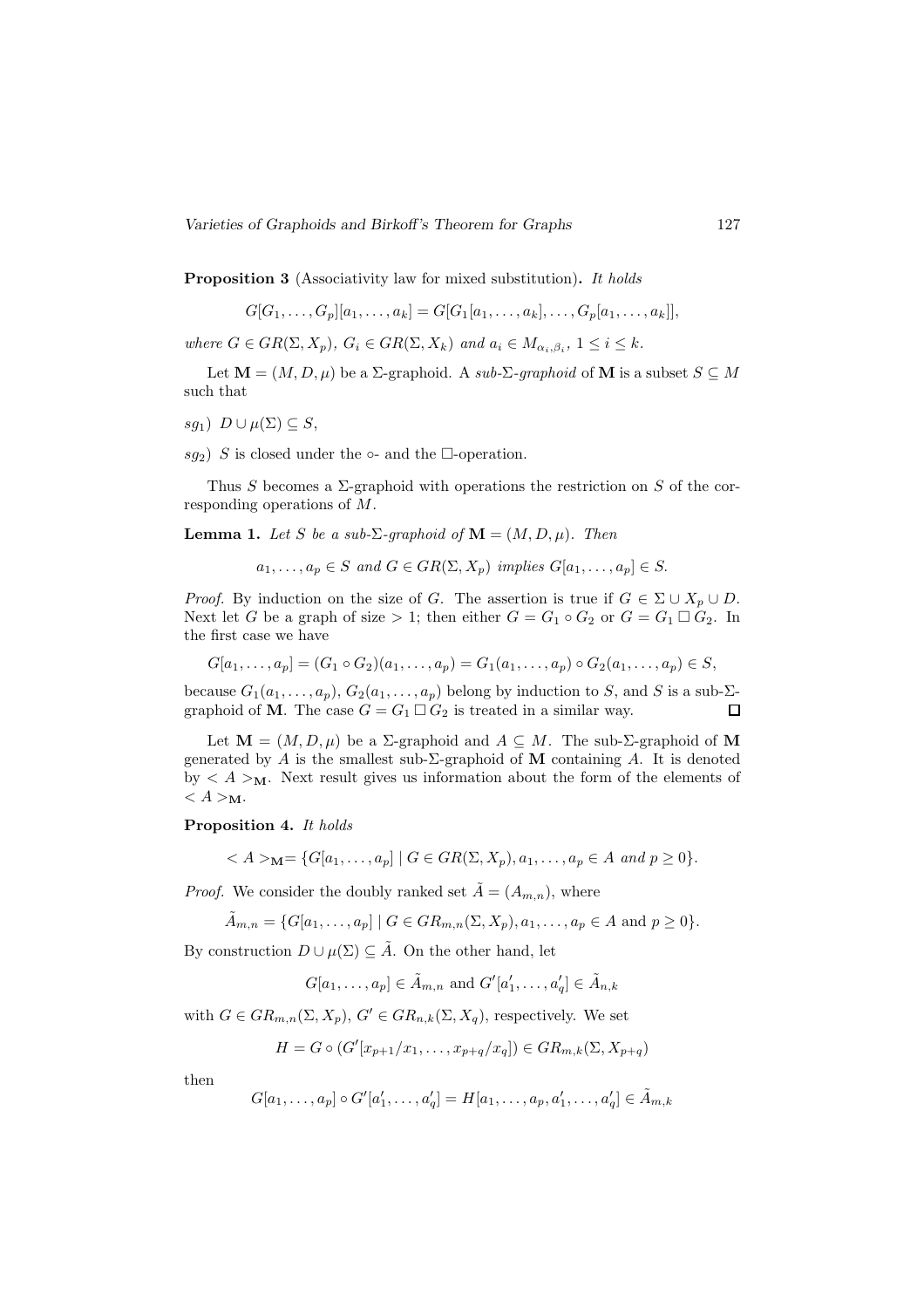$\Box$ 

and thus  $\tilde{A}$  is closed under  $\circ$ -product. Closure under  $\Box$ -product can be proved analogously. Therefore,  $\tilde{A}$  is a sub- $\Sigma$ -graphoid of M including A. Next let S be a sub-graphoid of M, such that  $A \subseteq S$ , according to the previous proposition

$$
a_1, \ldots, a_p \in A
$$
 and  $G \in \text{GR}(\Sigma, X_p)$ 

implies  $G[a_1, \ldots, a_p] \in S$ , i.e.,  $\tilde{A} \subseteq S$ . We deduce that  $\tilde{A} = \langle A \rangle_{\mathbf{M}}$ .

# 4 Graph congruences

A notion of great importance in graph theory is that of a congruence. Actually there are two kinds of graph congruence: the ordinary and the strong graph congruences which correspond respectively to the ordinary and the fully stable tree congruences (cf. [12]).

Let **M** = (*M*, *D*, *μ*) be a Σ-graphoid and assume that  $∼_{m,n}$  is an equivalence on  $M_{m,n}$   $(m, n \geq 0)$  compatible with  $\circ$ - and  $\Box$ -product:

$$
a \sim_{m,n} a'
$$
 and  $b \sim_{n,k} b'$ , implies  $a \circ b \sim_{m,k} a' \circ b'$ ,  
 $a \sim_{m,n} a'$  and  $b \sim_{r,s} b'$ , implies  $a \Box b \sim_{m+r,n+s} a' \Box b'$ .

Then we say that  $\sim=(\sim_{m,n})$  is a congruence on **M**.

The quotient sets  $(M_{m,n}/\sim_{m,n})$  are organized into a semi-magmoid  $M/\sim$  by defining the corresponding operations in the natural way

$$
[a]\Diamond [b] = [a\Diamond b], \qquad \Diamond = \circ, \Box,
$$

where [a] stands for the ∼-class of the element a. Actually  $M/\sim$  becomes a Σ-graphoid through the set

$$
D/\sim=\{[e_0],[e],[i_{12}],[i_{10}],[i_{21}],[i_{01}],[\pi]\}
$$

and the function

$$
\mu/\sim \Sigma \to M/\sim, \quad (\mu/\sim)(\sigma)=[\mu(\sigma)], \quad \sigma \in \Sigma.
$$

We use the notation  $\mathbf{M}/\sim$  for the so obtained  $\Sigma$ -graphoid. Clearly the function sending every element a of M into [a] is a Σ-graphoid morphism from M to  $M / \sim$ .

Congruences can be characterized through the substitution operation.

**Proposition 5.** A family of equivalences  $\sim$  = ( $\sim$ <sub>m,n</sub>) is a congruence on M =  $(M, D, \mu)$  if and only if  $a_1 \sim a'_1, \ldots, a_p \sim a'_p$  and  $G \in \text{GR}(\Sigma, X_p)$  implies

$$
G[a_1,\ldots,a_p] \sim G[a'_1,\ldots,a'_p].
$$

*Proof.*  $(\Rightarrow)$  We establish the announced implication by using induction on the size of the graph G. Clearly we have nothing to prove if  $G \in \Sigma \cup X_p \cup D$ . Now any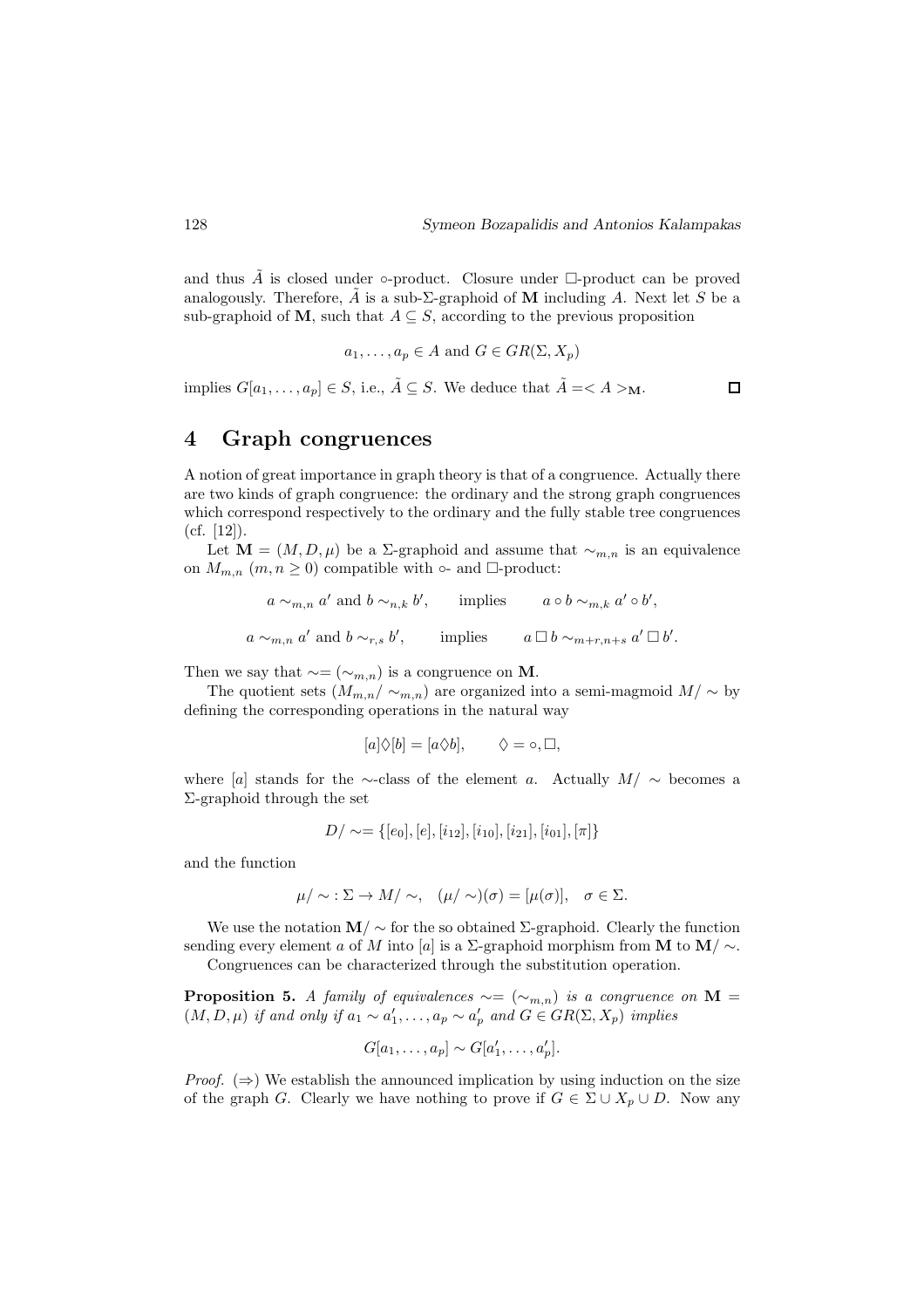graph G of positive size can be written either as  $G = G_1 \circ G_2$  or  $G = G_1 \square G_2$  with  $size(G_1), size(G_2) < size(G).$  Then

$$
G[a_1, ..., a_p] = (G_1 \circ G_2)[a_1, ..., a_p]
$$
  
=  $G_1[a_1, ..., a_p] \circ G_2[a_1, ..., a_p] \sim G_1[a'_1, ..., a'_p] \circ G_2[a'_1, ..., a'_p]$   
=  $G[a'_1, ..., a'_p]$ .

The  $\Box$ -case is treated analogously.

( $\Leftarrow$ ) The converse is easy to prove: we only have to take  $G = \xi_1 \Diamond \xi_2$  with  $\diamondsuit = \circ. \square.$  $\Box$ 

Corollary 1. The equivalence  $\sim$  on  $GR(\Sigma, X)$  is a congruence if for all graphs  $G_i, G'_i \in \text{GR}(\Sigma, X), 1 \leq i \leq p$ , and  $G \in \text{GR}(\Sigma, X_p)$  we have

$$
G_1 \sim G'_1, \ldots, G_p \sim G'_p
$$
 implies  $G[G_1, \ldots, G_p] \sim G[G'_1, \ldots, G'_p]$ .

Congruences on  $GR(\Sigma, X)$  can be characterized through frame action.

**Proposition 6.** The equivalence  $\sim = (\sim_{m,n})$  is a congruence on  $GR(\Sigma, X)$  if and only if for all  $G, G' \in \mathbb{G}R_{m,n}(\Sigma, X)$  and all frames  $F \in \mathbb{F}R_{m,n}^{r,s}(\Sigma, X)$  we have

$$
G \sim_{m,n} G' \implies F \cdot G \sim_{r,s} F \cdot G'.
$$

*Proof.*  $(\Rightarrow)$  One direction comes immediately from the previous corollary:

$$
F \cdot G = F[G/\xi_{m,n}] \sim_{r,s} F[G'/\xi_{m,n}] = F \cdot G'.
$$

( $\Leftarrow$ ) For the converse, let  $G_i, G'_i \in \text{GR}_{r_i, s_i}(\Sigma, X)$ , and  $G \in \text{GR}_{r,s}(\Sigma, X_p)$  with  $rank(x_i) = (r_i, s_i), 1 \leq i \leq p$ . We may assume that the occurrences of the same variable  $x_i$  into G can be linearly ordered. For this we only have to decompose G into a normal form as in Theorem 1:

$$
G = \Pi_{\alpha} \circ (I_{p_1, q_1} \square \cdots \square I_{p_t, q_t}) \circ \Pi_{\beta}
$$
  
\n
$$
\circ (E_s \square BF(x_1^1) \square \cdots \square BF(x_1^{\mu_1}) \square \cdots \square BF(x_p^1) \square \cdots \square BF(x_p^{\mu_p})
$$
  
\n
$$
\square BF(\sigma_1^1) \square \cdots \square BF(\sigma_1^{\lambda_1}) \square \cdots \square BF(\sigma_u^1) \square \cdots \square BF(\sigma_u^{\lambda_u}))
$$

where  $x_i^1 = \cdots = x_i^{\mu_i} = x_i$   $(1 \le i \le p)$  and  $\sigma_j^1 = \cdots = \sigma_j^{\lambda_j} = \sigma_j$ ,  $\sigma_j \in \Sigma$ . We introduce the frames

$$
F_i^{(j)} = G[G'_1/x_1, \dots, G'_{i-1}/x_{i-1}, G'_i/x_i^1, \dots, G'_i/x_i^{j-1}, \xi_{r_i, s_i}/x_i^j,
$$
  

$$
G_i/x_i^{j+1}, \dots, G_i/x_i^{\lambda_i}, G_{i+1}/x_{i+1}, \dots, G_p/x_p]
$$

then we have

$$
G[G_1, \ldots, G_p] = F_1^1 \cdot G_1 \sim_{r_1, s_1} F_1^1 \cdot G'_1
$$
  
=  $F_1^2 \cdot G_1 \sim_{r_1, s_1} F_1^2 \cdot G'_1 \sim_{r_1, s_1} \cdots \sim_{r_1, s_1} F_1^{\lambda_1} \cdot G_1 \sim_{r_1, s_1} F_1^{\lambda_1} \cdot G'_1$   
=  $G[G'_1, G_2, \ldots, G_p] \sim \cdots \sim G[G'_1, G'_2, \ldots, G'_p]$ 

and so, according to Corollary 1 the equivalence  $\sim$  is a congruence.

 $\Box$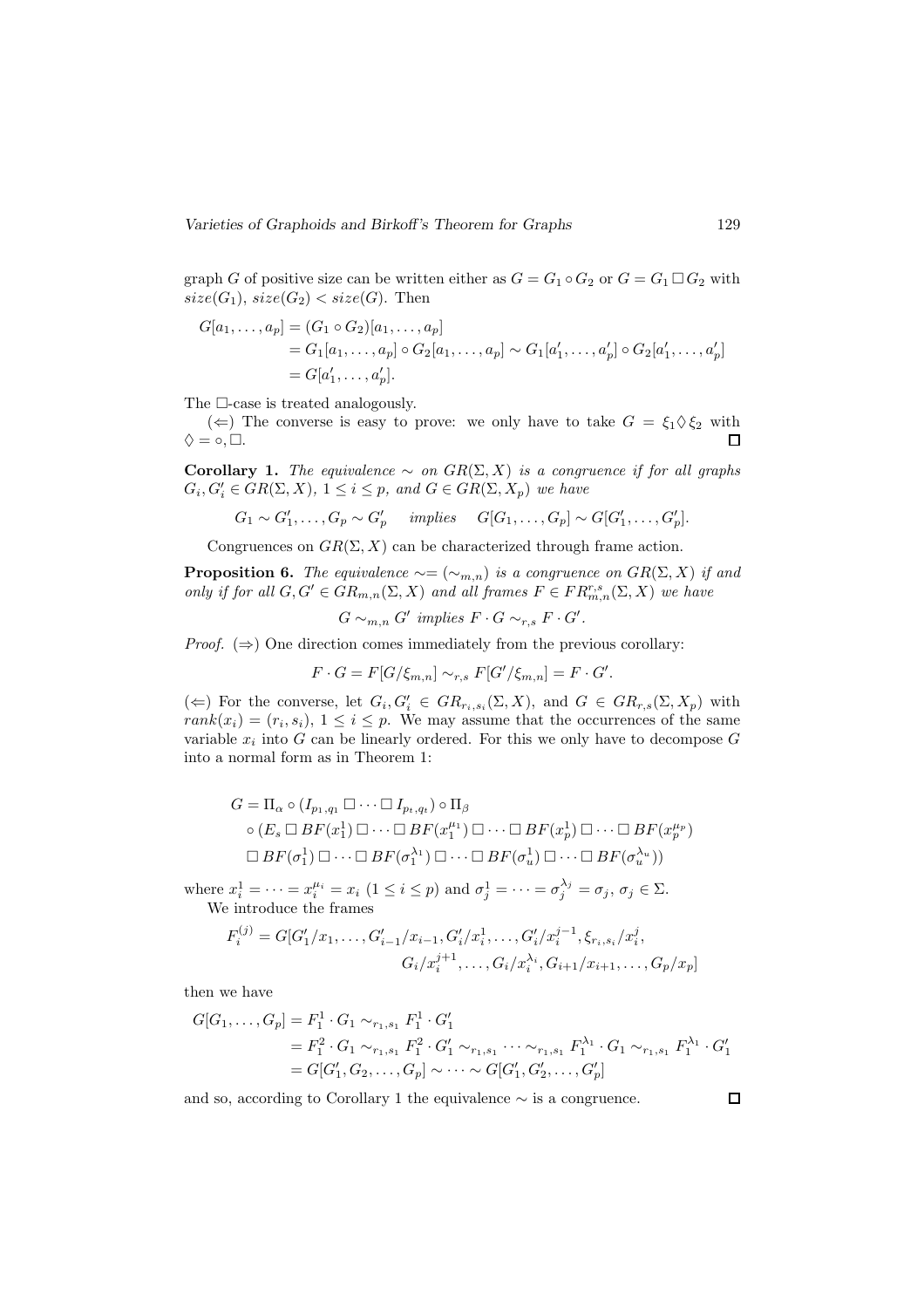This result allows us to characterize the congruence generated by a relation on  $GR(\Sigma, X)$ .

Let  $R \subseteq \text{GR}(\Sigma, X) \times \text{GR}(\Sigma, X)$ , i.e.,  $R_{m,n} \subseteq \text{GR}_{m,n}(\Sigma, X) \times \text{GR}_{m,n}(\Sigma, X)$ for all  $m, n \geq 0$ . For all  $G, G' \in \text{GR}_{\alpha,\beta}(\Sigma, X)$  we set  $G \sim_{R,\alpha,\beta} G'$  if there exist  $(H, H') \in R_{m,n}$  and  $F \in FR_{m,n}^{\alpha,\beta}(\Sigma, X)$  so that

$$
G = F \cdot H, G' = F \cdot H' \text{ or } G = F \cdot H', G' = F \cdot H.
$$

The relation  $\sim_R^*$  is clearly an equivalence relation on  $GR(\Sigma, X)$  which by construction contains R. To show that  $\sim_R^*$  is a congruence it suffices to show that

$$
G \sim_{R,m,n} G'
$$
 and  $F \in FR_{m,n}^{\alpha,\beta}(\Sigma, X)$ , implies  $F \cdot G \sim_{R,\alpha,\beta} F \cdot G'$ .

Indeed there exist a pair  $(H, H') \in R_{r,s}$  and  $F' \in FR_{r,s}^{m,n}(\Sigma, X)$  so that either

$$
G = F' \cdot H, G' = F' \cdot H' \text{ or } G = F' \cdot H', G' = F' \cdot H.
$$

Hence either,

$$
F \cdot G = (F \cdot F') \cdot H, F \cdot G' = (F \cdot F') \cdot H'
$$

or

$$
F \cdot G = (F \cdot F') \cdot H', \, F \cdot G' = (F \cdot F') \cdot H.
$$

By the definition of  $\sim_R$ :

$$
F \cdot G \sim_{R,\alpha,\beta} F \cdot G',
$$

as wanted.

Furthermore, let  $\sim$  be a congruence on  $GR(\Sigma, X)$  such that  $R \subseteq \sim$ . Since  $\sim$ is reflexive and transitive, in order to show that  $\sim_R^* \subseteq \sim$  it suffices to show the inclusion  $\sim_R \subseteq \sim$ . For this let  $G \sim_{R,\alpha,\beta} G'$  then for some  $(H,H') \in R_{m,n}$  and  $F \in FR_{m,n}^{\alpha,\beta}(\Sigma,X)$ , we have either  $G = F \cdot H$ ,  $G' = F \cdot H'$  or  $G = F \cdot H'$ ,  $G' = F \cdot H$ . But, according to Proposition 6

$$
H \sim_{m,n} H' \quad \text{implies} \quad G = F \cdot H \sim_{\alpha,\beta} F \cdot H' = G' \quad \text{implies} \quad G \sim_{\alpha,\beta} G'.
$$

In other words  $\sim_R^*$  is the smallest congruence on  $GR(\Sigma, X)$  containing R. We summarize.

**Theorem 4.** Given  $R \subseteq \text{GR}(\Sigma, X) \times \text{GR}(\Sigma, X)$ ,  $\sim_R^*$  is the congruence generated by R.

# 5 Strong Graph Congruences

Let  $X = \{x_1, x_2, \dots\}$ , with  $rank(x_i) = (\alpha_i, \beta_i), i \geq 1$ . An equivalence  $\sim$  on  $GR(\Sigma, X)$  is said to be a strong congruence if for all  $p \geq 1$ ,  $G, G', G_i, G'_i \in$  $GR(\Sigma, X_p), 1 \leq i \leq p$ , it holds

$$
G \sim G'
$$
 and  $G_1 \sim G'_1, \ldots, G_p \sim G'_p$  implies  $G[G_1, \ldots, G_p] \sim G'[G'_1, \ldots, G'_p]$ .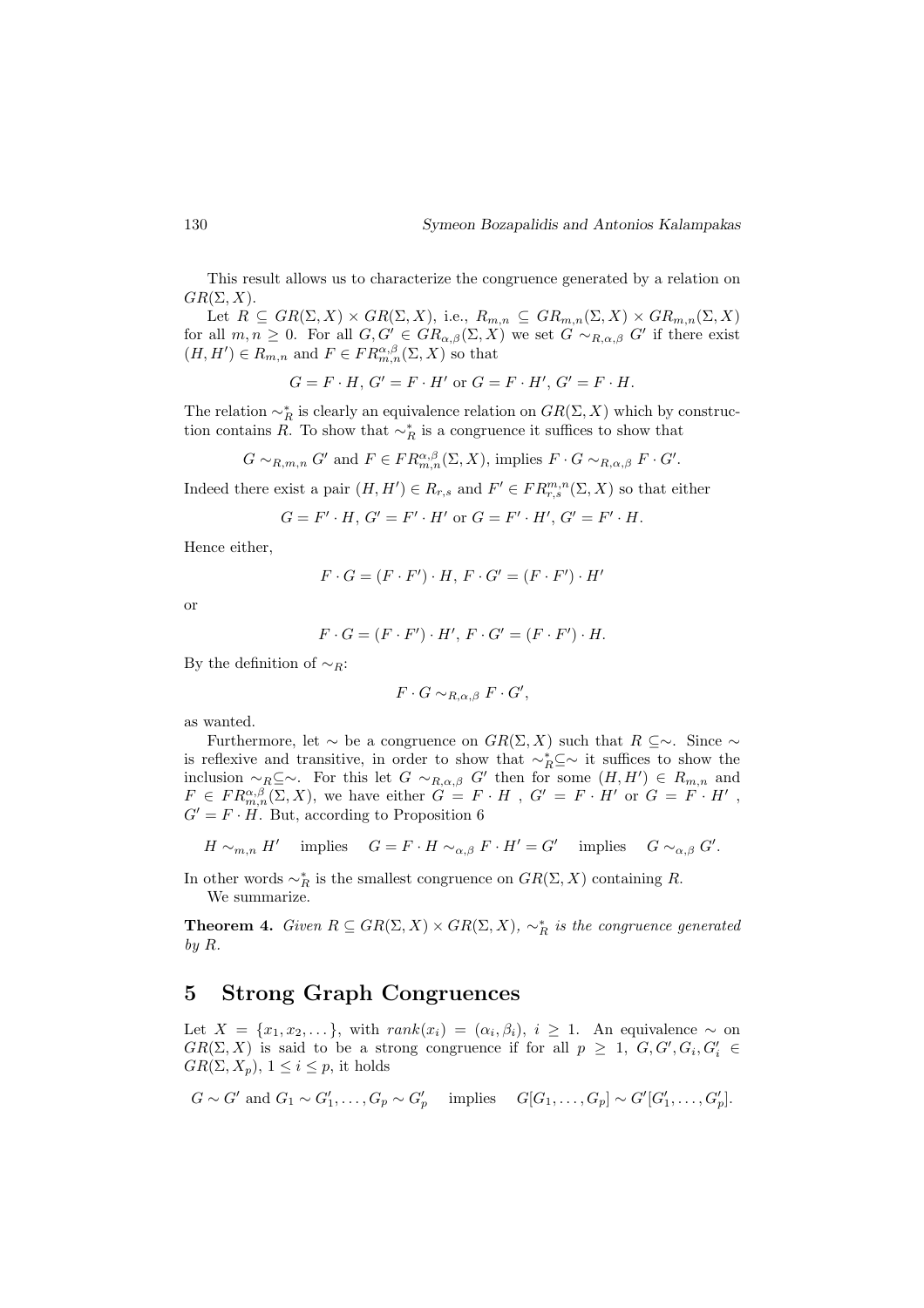Since the intersection of any family of such congruences has the same property we may speak of the strong congruence generated by a relation  $\mathcal{E} \subseteq \mathcal{GR}(\Sigma, X)$  $GR(\Sigma, X)$ . It is the intersection of all strong congruences including  $\mathcal E$  and is denoted by  $\langle \mathcal{E} \rangle$ .

In order to get a more treatable form of  $\langle \mathcal{E} \rangle$  we introduce the p-ranked symbols

$$
\varphi_p^{m,n}
$$
  

$$
\sum_{x_1 \dots x_p} rank(x_i) = (m_i, n_i), 1 \le i \le p \quad (m, n, p \ge 1)
$$

and we consider the set  $REDEX(\Sigma)_{m,n}^{\alpha,\beta}$  of all pairs  $\pi = (F, \phi_p^{m,n}(G_1, \ldots, G_p)),$ where  $F \in FR_{m,n}^{\alpha,\beta}(\Sigma,X_p)$  and  $G_i \in GR_{m_i,n_i}(\Sigma,X_p)$ ,  $1 \leq i \leq p$ . For every  $\pi \in$  $REDEX(\Sigma)_{m,n}^{\alpha,\beta}$  and  $\pi' \in REDEX(\Sigma)_{r,s}^{m,n}$ :

$$
\pi = (F, \varphi_p^{m,n}(G_1, ..., G_p)), \qquad \pi' = (F', \varphi_p^{r,s}(G'_1, ..., G'_p))
$$

we define the product

$$
\pi \cdot \pi' = (F \cdot F'[G_1/x_1, \ldots, G_p/x_p], \varphi_p^{r,s}(G'_1[G_1, \ldots, G_p], \ldots, G'_p[G_1, \ldots, G_p])).
$$

The sets  $REDEX(\Sigma)_{m,n}^{\alpha,\beta}$  are organized into a category whose object set is  $\mathbb{N} \times \mathbb{N}$ and whose composition is given by the above formula. The identity element in  $REDEX(\Sigma)_{m,n}^{m,n}$  is the pair  $\varepsilon^{m,n} = (\xi_{m,n}, \varphi_p^{m,n}(x_1,\ldots,x_p)).$  There result actions

$$
REDEX(\Sigma)_{m,n}^{\alpha,\beta} \times GR_{m,n}(\Sigma, X_p) \to GR_{\alpha,\beta}(\Sigma, X_p), \quad \alpha, \beta, m, n \ge 0,
$$

defined as follows: for  $\pi = (F, \varphi_p^{m,n}(G_1, \ldots, G_p))$  and  $G \in \text{GR}_{m,n}(\Sigma, X_p)$  we set

$$
(act) \qquad \pi \cdot G = F \cdot G[G_1, \dots, G_p].
$$

The formulas  $(\pi \cdot \pi') \cdot G = \pi \cdot (\pi' \cdot G), \varepsilon^{m,n} \cdot G = G$  folow.

**Proposition 7.** The equivalence  $\sim = (\sim_{m,n})$  in  $GR(\Sigma, X_p)$  is a strong congruence iff it is compatible with the above actions.

*Proof.* ( $\Rightarrow$ ) Suppose that  $G \sim_{m,n} G'$  and

$$
\pi = (F, \varphi_p^{m,n}(G_1, \dots, G_p)) \in REDEX(\Sigma)_{m,n}^{\alpha, \beta},
$$

then we have  $G[G_1, \ldots, G_p] \sim_{m,n} G'[G_1, \ldots, G_p]$  and thus by Proposition 6 we get

 $F \cdot G[G_1, \ldots, G_p] \sim_{\alpha, \beta} F \cdot G'[G_1, \ldots, G_p]$ 

that is  $\pi \cdot G \sim_{\alpha,\beta} \pi \cdot G'$ .

 $(\Leftarrow)$  Conversely, assume that

$$
G \sim_{m,n} G' \quad \text{and} \quad G_i \sim_{m_i, n_i} G'_i, \quad 1 \le i \le p
$$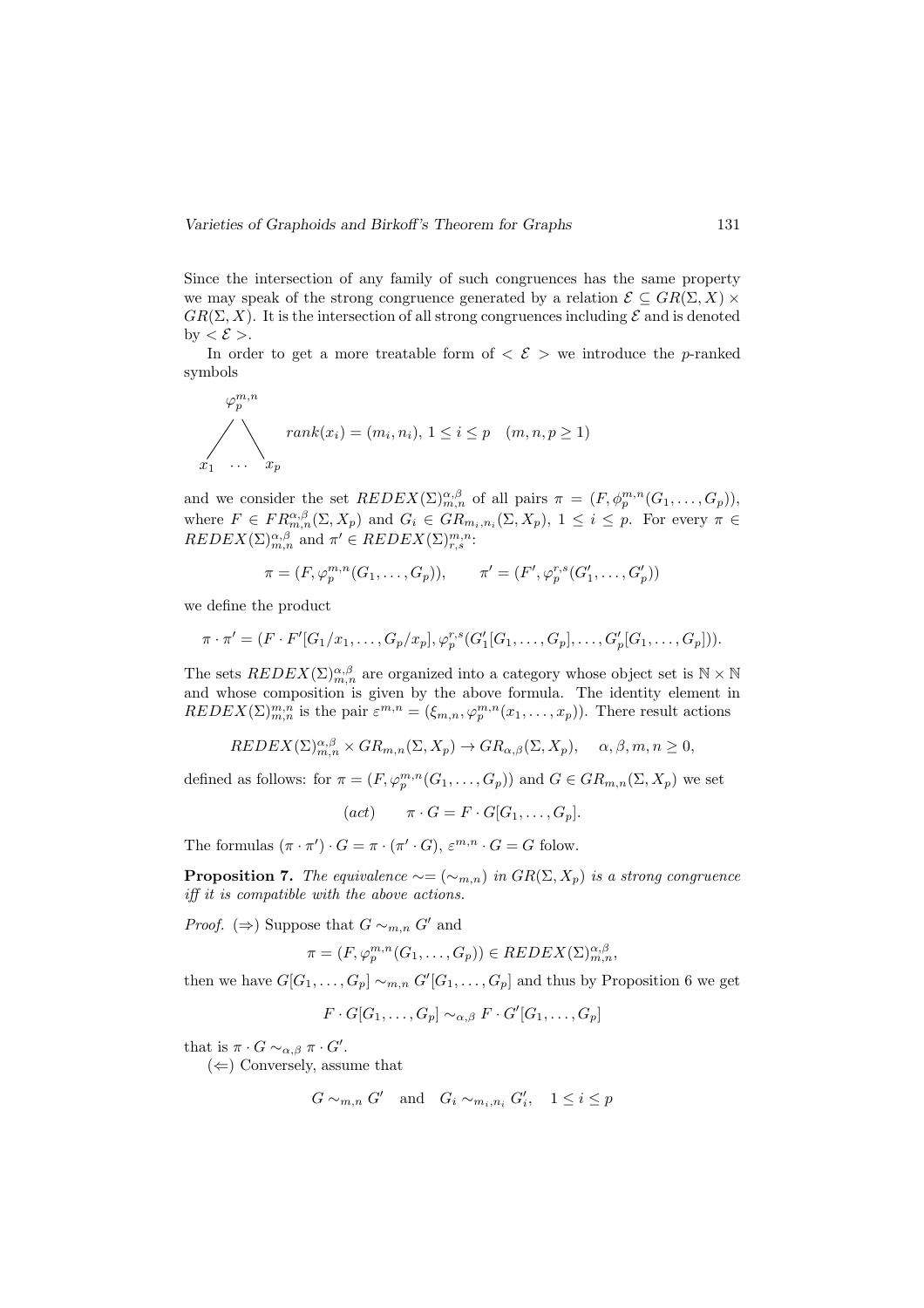and choose

$$
\pi = (F, \varphi_p^{m,n}(x_1, \dots, x_p)), \quad F \in FR_{m,n}^{\alpha,\beta}(\Sigma, X_p)
$$

then we have

$$
\pi \cdot G \sim_{\alpha,\beta} \pi \cdot G',
$$
 i.e.,  $F \cdot G \sim_{\alpha,\beta} F \cdot G'$ 

and thus  $\sim$  is a congruence (see Proposition 6). Consequently, we have

$$
(\sigma) \qquad G[G_1, \ldots, G_p] \sim_{m,n} G[G'_1, \ldots, G'_p],
$$

choosing this time  $\pi = (\xi_{m,n}, \varphi_p^{m,n}(G'_1, \ldots, G'_p))$  we obtain  $\pi \cdot G \sim_{m,n} \pi \cdot G'$  or

$$
(\tau) \t G[G'_1, \ldots, G'_p] \sim_{m,n} G'[G'_1, \ldots, G'_p].
$$

Combining  $(\sigma)$  and  $(\tau)$  above we find

$$
G[G_1,\ldots,G_p] \sim_{m,n} G'[G'_1,\ldots,G'_p]
$$

i.e.,  $\sim$  is a strong congruence.

We are now ready to describe the strong congruence generated by a set  $\mathcal{E} \subseteq$  $GR(\Sigma, X) \times GR(\Sigma, X)$ . For  $H, H' \in GR_{\alpha,\beta}(\Sigma, X_p)$ , we write  $H \leftrightarrow H'$  if there exist  $\pi \in REDEX(\Sigma)_{m,n}^{\alpha,\beta}$  and  $(G, G') \in \mathcal{E}, G, G' \in GR_{m,n}(\Sigma, X_p)$  so that either

$$
H = \pi \cdot G, \quad H' = \pi \cdot G' \quad \text{or} \quad H = \pi \cdot G', \quad H' = \pi \cdot G.
$$

We denote by  $\stackrel{*}{\underset{\mathcal{E}}{\xi}}$ , the reflexive and transitive closure of  $\underset{\mathcal{E}}{\leftrightarrow}$ , i.e.,  $H \stackrel{*}{\underset{\mathcal{E}}{\xi}} H'$  if

$$
H = H_0 \underset{\mathcal{E}}{\leftrightarrow} H_1 \underset{\mathcal{E}}{\leftrightarrow} \cdots \underset{\mathcal{E}}{\leftrightarrow} H_{k-1} \underset{\mathcal{E}}{\leftrightarrow} H_k = H',
$$

for some  $k \geq 0$ . The  $\stackrel{*}{\underset{\mathcal{E}}{\leftrightarrow}}$  is by construction an equivalence relation.

If  $H \leftrightarrow H'$ , then by definition,

$$
H = \pi \cdot G, \quad H' = \pi \cdot G' \quad \text{or} \quad H = \pi \cdot G', \quad H' = \pi \cdot G,
$$

for some  $\pi \in REDEX(\Sigma)_{m,n}^{\alpha,\beta}$  and  $(G, G') \in \mathcal{E}$  and so for every  $\bar{\pi} \in REDEX(\Sigma)_{\alpha,\beta}^{\gamma,\delta}$ we shall have

$$
\bar{\pi} \cdot H = (\bar{\pi} \cdot \pi) \cdot G, \quad \bar{\pi} \cdot H' = (\bar{\pi} \cdot \pi) \cdot G'
$$

or

$$
\bar{\pi} \cdot H = (\bar{\pi} \cdot \pi) \cdot G', \quad \bar{\pi} \cdot H' = (\bar{\pi} \cdot \pi) \cdot H
$$

and thus  $\bar{\pi} \cdot H \leftrightarrow \bar{\pi} \cdot H'$ .

It turns out that  $\stackrel{*}{\underset{\mathcal{E}}{\leftrightarrow}}$  is compatible with  $(act)$  and so it is a strong congruence by virtue of the previous proposition. Now if  $\sim$  is a strong congruence on  $GR(\Sigma, X)$ 

 $\Box$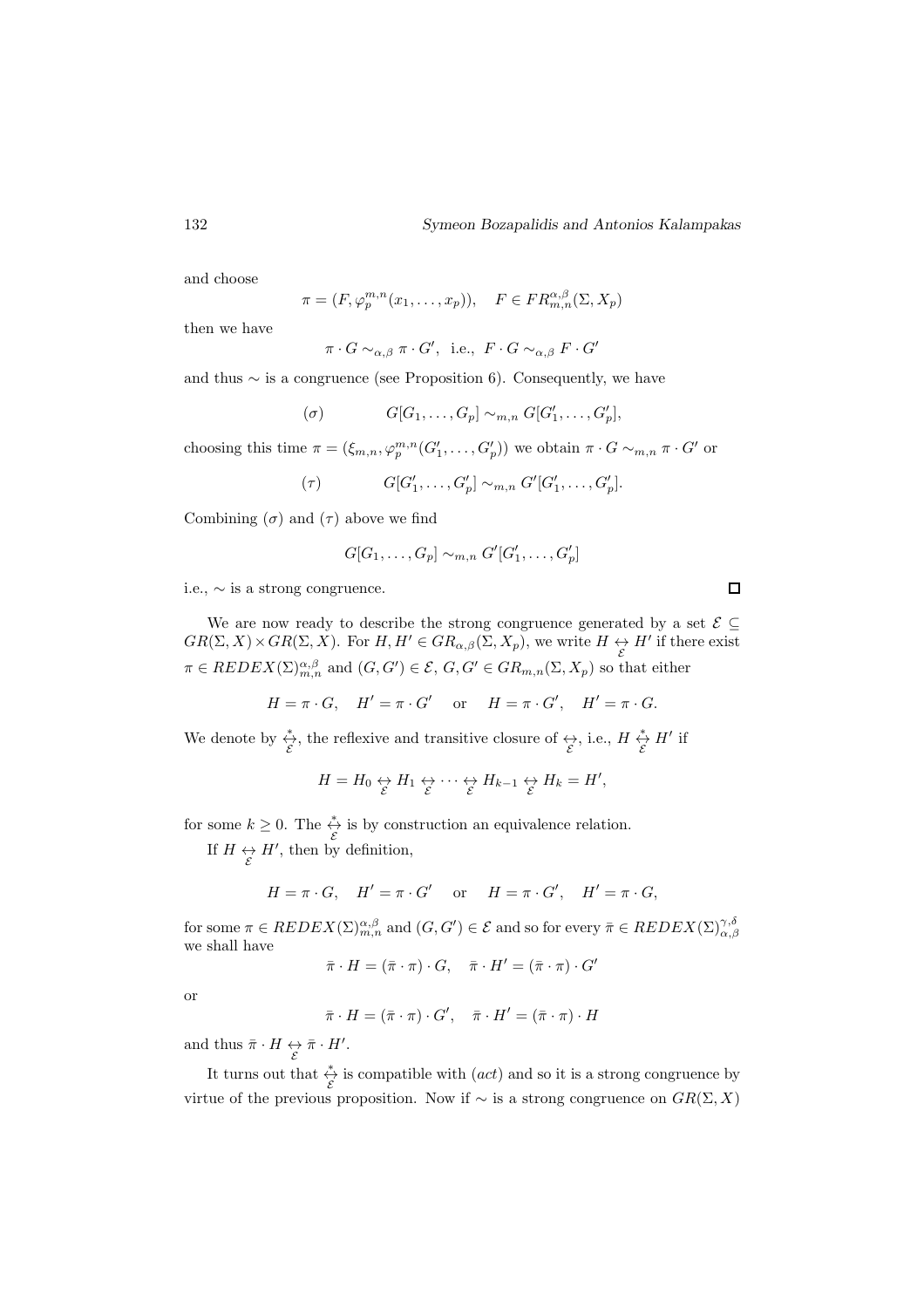including  $\mathcal E$  we shall show that  $\frac{*}{\mathcal E}$ ⊆∼. Since ~ is reflexive and transitive it suffices to show that  $\underset{\mathcal{E}}{\leftrightarrow} \subseteq \sim$ . For this let  $H \underset{\mathcal{E}}{\leftrightarrow} H'$ , i.e.,

$$
H = \pi \cdot G, \quad H' = \pi \cdot G' \quad \text{or} \quad H = \pi \cdot G', \quad H' = \pi \cdot G,
$$

for  $\pi \in REDEX(\Sigma)_{m,n}^{\alpha,\beta}$  and  $(G, G') \in \mathcal{E}$ . As  $\mathcal{E} \subseteq \sim$  we shall have  $G \sim_{m,n} G'$  and so  $\pi \cdot G \sim_{\alpha,\beta} \pi \cdot G'$ . Hence,  $H \sim_{\alpha,\beta} H'$ . In other words,  $\underset{\mathcal{E}}{\stackrel{*}{\leftrightarrow}}$  is the smallest strong congruence including  $\mathcal{E}$ . We state

**Theorem 5.** Given a relation  $\mathcal{E} \subseteq GR(\Sigma, X) \times GR(\Sigma, X)$ , the  $\stackrel{*}{\underset{\mathcal{E}}{\leftrightarrow}}$  is the strong congruence generated by  $\mathcal{E}.$ 

### 6 Pattern Congruences

In this section we discuss congruences on patterns in connection with congruences on graphs.

Pattern substitution is obtained in a natural way. Let  $X = \{x_1, x_2, \ldots\}$ ,  $rank(x_i) = (m_i, n_i), i \ge 1$  and set  $X_k = \{x_1, \ldots, x_k\}$ . For  $p \in mag_{\alpha,\beta}(\Sigma \cup X_k)$  and  $p_i \in mag_{m_i,n_i}(\Sigma), 1 \leq i \leq k$ , the pattern  $p[p_1,\ldots,p_k]$  is by definition the image of p via the magmoid morphism  $mag(\Sigma \cup X_k) \rightarrow mag(\Sigma)$  defined by the assignments

$$
x_1 \mapsto p_1, \dots, x_k \mapsto p_k, \quad \sigma \mapsto \sigma \ (\sigma \in \Sigma).
$$

The set  $Fr(\Sigma)_{m,n}^{\alpha,\beta}$  of pattern frames is the subset of  $mag_{\alpha,\beta}(\Sigma \cup \xi_{m,n})$  consisting of all patterns with just one occurrence of the symbol  $\xi_{m,n}$ ,  $rank(\xi_{m,n}) = (m,n)$ . Again  $Fr(\Sigma)_{m,n}^{\alpha,\beta}$  acts on  $mag_{m,n}(\Sigma)$  via substitution

$$
f \cdot p = f[p/\xi_{m,n}]
$$
 for  $f \in Fr(\Sigma)_{m,n}^{\alpha,\beta}$ ,  $p \in mag_{m,n}(\Sigma)$ .

Given an equivalence relation  $S_{m,n}$  on  $mag_{m,n}(\Sigma)$ , we say that  $S = (S_{m,n})$  is a *congruence* on  $mag(\Sigma)$  whenever we have compatibility with horizontal and vertical pattern concatenation, i.e.,

$$
p_1 \equiv p'_1(\mathcal{S}_{m,n})
$$
 and  $p_2 \equiv p'_2(\mathcal{S}_{n,k})$  imply  $p_1p_2 \equiv p'_1p'_2(\mathcal{S}_{m,k})$ 

and

$$
p_1 \equiv p'_1(\mathcal{S}_{m,n}) \text{ and } p_2 \equiv p'_2(\mathcal{S}_{r,s}) \text{ imply } \begin{pmatrix} p_1 \\ p_2 \end{pmatrix} \equiv \begin{pmatrix} p'_1 \\ p'_2 \end{pmatrix}(\mathcal{S}_{m+r,n+s}).
$$

Of course the quotients  $mag_{m,n}(\Sigma)/S_{m,n}$  are organized, in the obvious way, into a magmoid denoted by  $mag(\Sigma)/S$ .

**Proposition 8.** Given an equivalence  $S \subseteq mag(\Sigma) \times mag(\Sigma)$  next conditions are equivalent: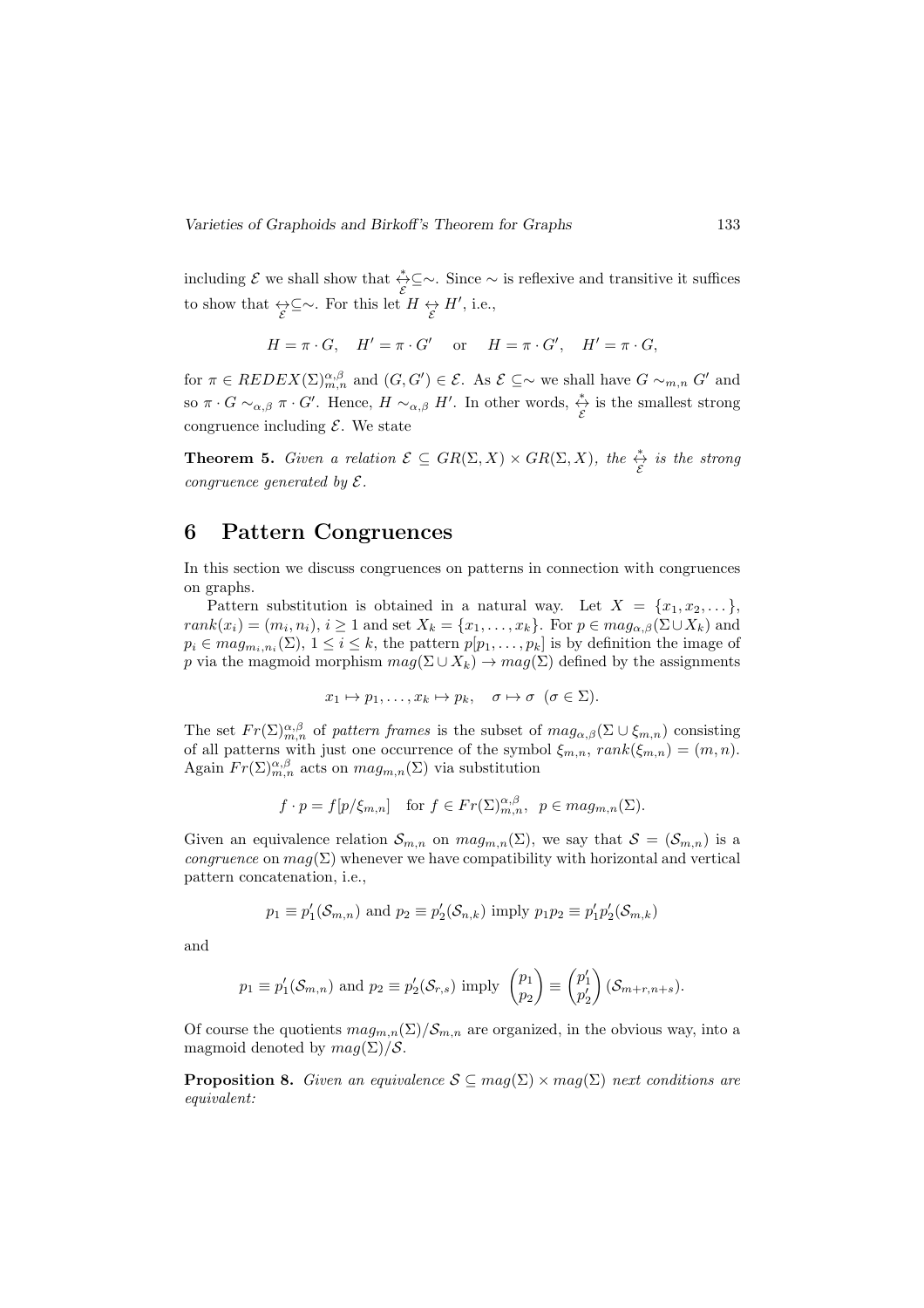i)  $S$  is a congruence;

ii)  $S$  is compatible with frame action, i.e.,

$$
p \equiv p'(\mathcal{S}_{m,n})
$$
 and  $f \in Fr(\Sigma)_{m,n}^{\alpha,\beta}$  imply  $f \cdot p \equiv f \cdot p'(\mathcal{S}_{\alpha,\beta})$ ;

iii)  $S$  is compatible with substitution, i.e.,

 $p_i \equiv p'_i(\mathcal{S}_{m_i,n_i}), \ 1 \leq i \leq k, \ imply \ p[p_1,\ldots,p_k] \equiv p[p'_1,\ldots,p'_k],$ 

for all  $p \in mag_{m,n}(\Sigma \cup X_k)$ .

We now return to the standard magmoid morphism

$$
val_{\Sigma}: mag(\Sigma\cup\bar{D})\to GR(\Sigma)
$$

whose kernel, denoted by  $\sim_{\Sigma}$ ,

$$
p_1 \sim_{\Sigma} p_2 \text{ if } val_{\Sigma}(p_1) = val_{\Sigma}(p_2)
$$

coincides with the congruence generated by the set of relations  $(E)$  (see Subsection 2.2). Given any pattern congruence  $S \subseteq mag(\Sigma \cup \overline{D}) \times mag(\Sigma \cup \overline{D})$  containing  $(E)$ , its projection  $val_{\Sigma}(S)$  defined by

$$
G_1 \equiv G_2(val_\Sigma(\mathcal{S}))
$$
 if  $G_i = val_\Sigma(p_i), 1 \leq i \leq 2, p_1 \equiv p_2(\mathcal{S})$ 

is a graph congruence.

Conversely, for any congruence  $\mathcal{R} \subseteq \text{GR}(\Sigma) \times \text{GR}(\Sigma)$  its inverse image  $val_{\Sigma}^{-1}(\mathcal{R})$ defined by

$$
p_1 \equiv p_2(val_{\Sigma}^{-1}(\mathcal{R}))
$$
 iff  $val_{\Sigma}(p_1) \equiv val_{\Sigma}(p_2)(\mathcal{R})$ 

is a congruence on  $mag(\Sigma \cup \overline{D})$  containing  $(E)$ . Therefore

Proposition 9. The mappings

$$
S \mapsto val_{\Sigma}(\mathcal{S}) \text{ and } \mathcal{R} \mapsto val_{\Sigma}^{-1}(\mathcal{R})
$$

establish a bijection between the congruences on  $GR(\Sigma)$  and the congruences on  $mag(\Sigma \cup \overline{D})$  including  $(E)$ .

By working as in Section 4 we can show that the congruence generated by the relation  $S \subseteq mag(\Sigma) \times mag(\Sigma)$  is the reflexive and transitive closure of  $\sim_S$  with

$$
p_1 \sim_S p_2 \quad \text{iff} \quad p_i = f \cdot q_i, \quad (1 \le i \le 2),
$$

 $f \in Fr(\Sigma)$  and either  $(q_1, q_2) \in S$  or  $(q_2, q_1) \in S$ .

We have the next remarkable result.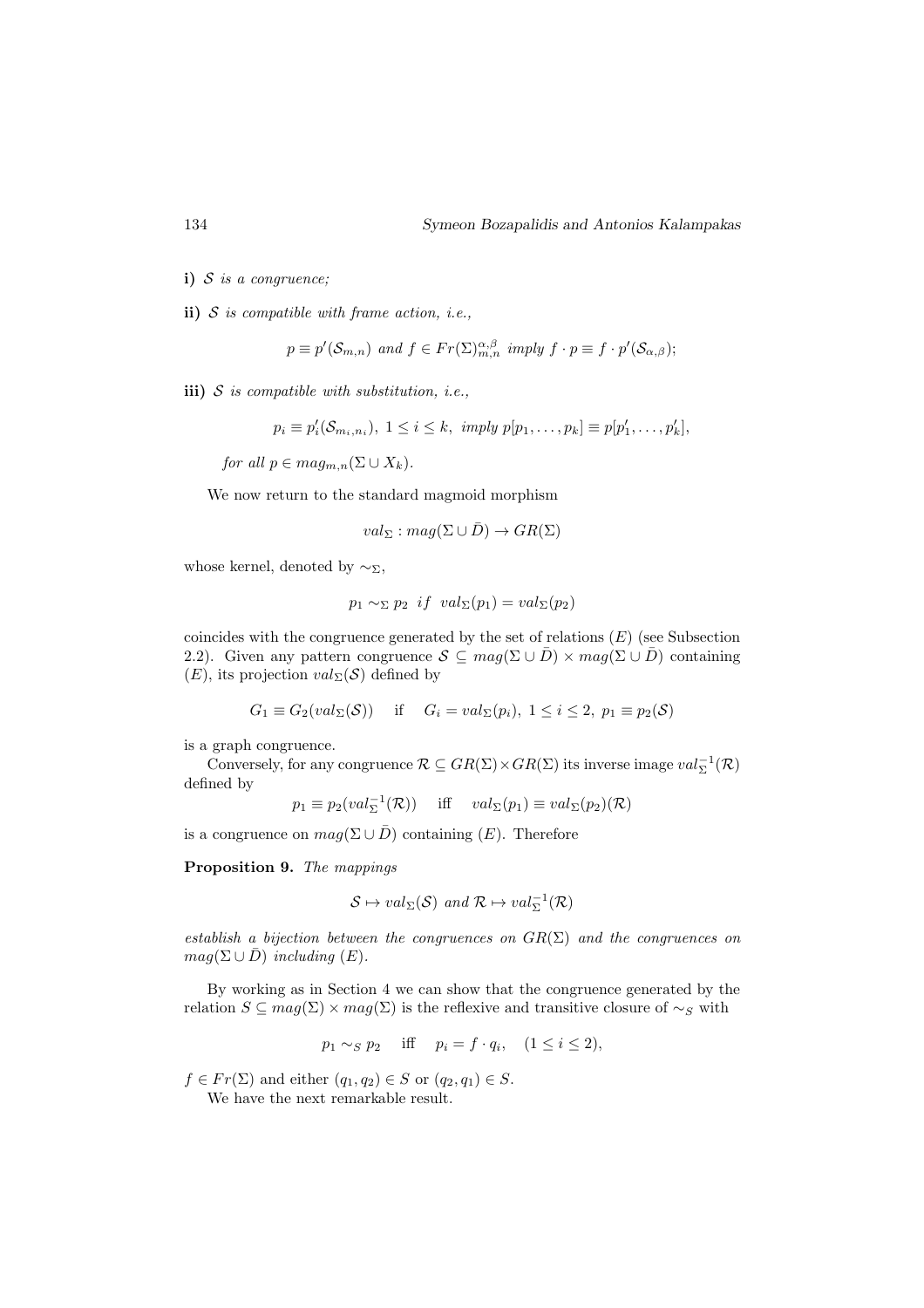Varieties of Graphoids and Birkoff's Theorem for Graphs 135

#### Proposition 10. It holds

$$
val_{\Sigma}(\stackrel{*}{\sim}_{S\cup(E)}) = \stackrel{*}{\sim}_{val_{\Sigma}(S)}, \quad S \subseteq mag(\Sigma \cup \bar{D}) \times mag(\Sigma \cup \bar{D})
$$

that is the graph congruence generated by  $val_{\Sigma}(S)$  coincides with the projection, via val<sub>Σ</sub>, of the congruence generated by  $S \cup (E)$ .

*Proof.* By construction  $val_{\Sigma}(\stackrel{*}{\sim}_{S\cup(E)})$  is a congruence on  $GR(\Sigma)$  containing  $val_{\Sigma}(S)$ . Now, if  $\mathcal{R}$  is a congruence with  $\mathcal{R} \supseteq val_{\Sigma}(S)$ , then  $val_{\Sigma}^{-1}(\mathcal{R})$  is a congruence on  $mag(\Sigma \cup \overline{D})$  containing S and so

$$
val_{\Sigma}^{-1}(\mathcal{R}) \supseteq \stackrel{*}{\sim}_{S\cup(E)}.
$$

Projecting by  $val_{\Sigma}$  we get

$$
\mathcal{R} = val_{\Sigma}(val_{\Sigma}^{-1}(\mathcal{R})) \supseteq val_{\Sigma}(\stackrel{*}{\sim}_{S\cup(E)}),
$$

i.e.,  $val_{\Sigma}(\stackrel{*}{\sim}_{S\cup(E)})$  is the smallest congruence containing  $val_{\Sigma}(S)$ . Hence the result.  $\Box$ 

**Proposition 11.** If  $R \subseteq \text{GR}(\Sigma) \times \text{GR}(\Sigma)$  is a relation then

$$
val_{\Sigma}^{-1}(\stackrel{*}{\sim}_R) = \stackrel{*}{\sim}_{val_{\Sigma}^{-1}(R) \cup (E)}.
$$

*Proof.* By construction  $val_{\Sigma}^{-1}(\stackrel{*}{\sim}_R)$  is a congruence including  $val_{\Sigma}^{-1}(R) \cup (E)$  while if S is a congruence on  $\overline{mag}(\Sigma \cup \overline{D})$  with

$$
\mathcal{S} \supseteq val_{\Sigma}^{-1}(R) \cup (E),
$$

then its projection  $val_{\Sigma}(S)$  is a congruence on  $GR(\Sigma)$  such that

$$
val_{\Sigma}(val_{\Sigma}^{-1}(R \cup (E)))=val_{\Sigma}(val_{\Sigma}^{-1}(R))\cup val_{\Sigma}((E))=R.
$$

Thus  $\stackrel{*}{\sim}_R \subseteq val_{\Sigma}(S)$  and so

$$
val_{\Sigma}(\stackrel{*}{\sim}_R) \subseteq val_{\Sigma}^{-1}(val_{\Sigma}(S)) = S,
$$

i.e.,  $val_{\Sigma}^{-1}(\stackrel{*}{\sim}_R)$  is the congruence generated by  $val_{\Sigma}^{-1}(R) \cup (E)$ , as wanted.

In the sequel we discuss strong pattern congruences. An equivalence  $S = (\mathcal{S}_{m,n})$ on  $mag(\Sigma \cup X)$  is called a *strong congruence* if for every  $k \geq 0$  and  $p, p' \in mag_{\alpha,\beta}(\Sigma \cup X)$  $(X_k)$ ,  $p_i, p'_i \in mag_{m_i, n_i}(\Sigma \cup X)$ ,  $1 \leq i \leq k$ , we have

$$
p \equiv p'(\mathcal{S}_{\alpha,\beta})
$$
 and  $p_i \equiv p'_i(\mathcal{S}_{m_i,n_i}), \ 1 \leq i \leq k$ 

imply

$$
p[p_1,\ldots,p_k] \equiv p'[p'_1,\ldots,p'_k](\mathcal{S}_{\alpha,\beta}).
$$

 $\Box$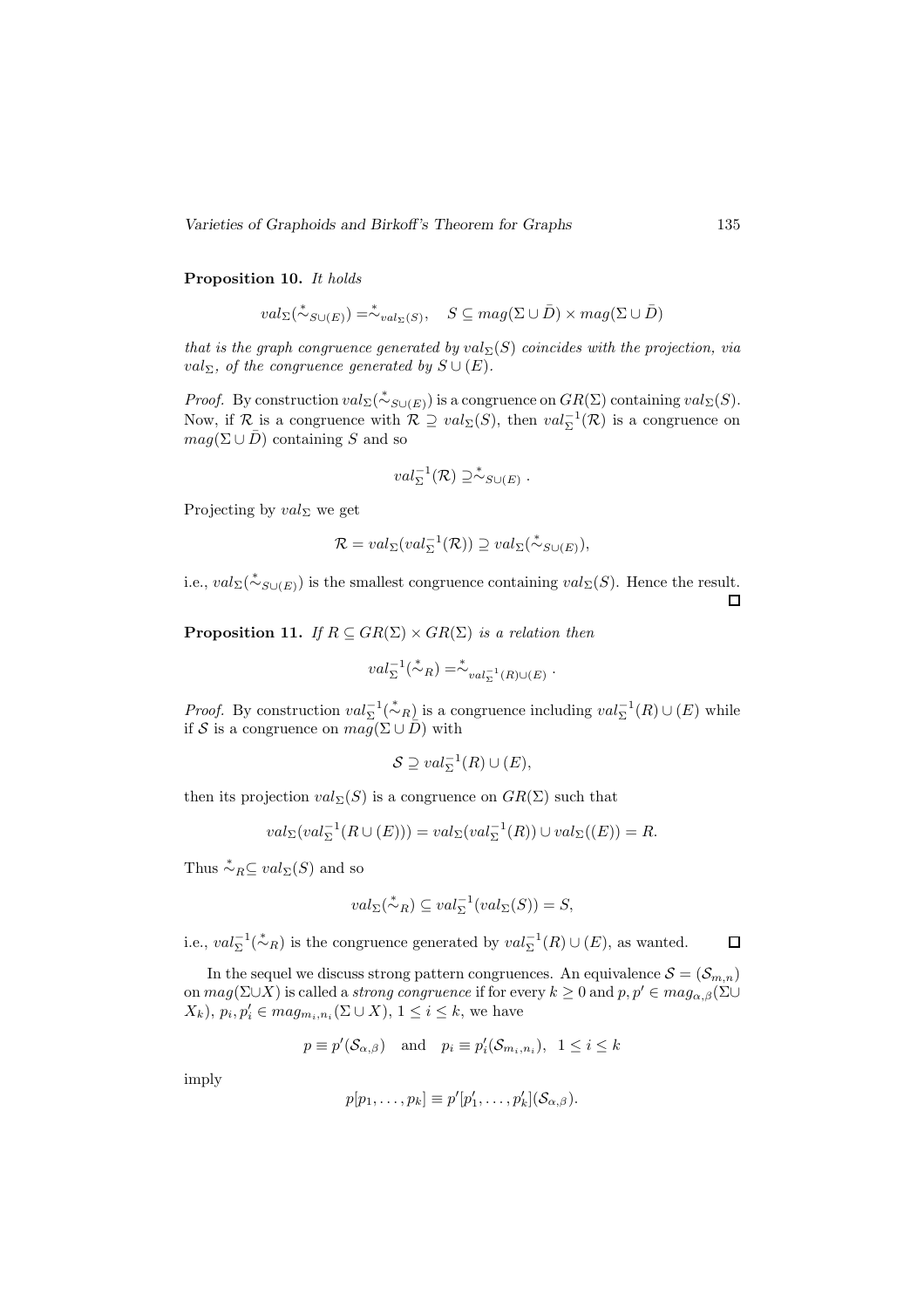Here we also can achieve an action characterization. For this we introduce the set of redexes  $Redex(\Sigma)_{m,n}^{\alpha,\beta}$  consisting of all pairs

$$
(f, \varphi_k^{m,n}(p_1,\ldots,p_k)), \quad f \in Fr(\Sigma)_{m,n}^{\alpha,\beta}, \ p_i \in mag_{m_i,n_i}(\Sigma \cup X), \ 1 \leq i \leq k.
$$

where  $\varphi_k^{m,n}$  are k-ranked symbols as in Section 4.

These sets are organized into a category whose object set is  $\mathbb{N} \times \mathbb{N}$  and whose composition is defined by

$$
(f, \varphi_k^{m,n}(p_1, \ldots, p_k)) \cdot (f', \varphi_k^{r,s}(p'_1, \ldots, p'_k))
$$
  
=  $(f \cdot f'[p_1, \ldots, p_k], \varphi_k^{r,s}(p'_1[p_1, \ldots, p_k], \ldots, p'_k[p_1, \ldots, p_k])).$ 

There results a canonical action

$$
Redex(\Sigma)_{m,n}^{\alpha,\beta} \times mag_{m,n}(\Sigma \cup X) \to mag_{\alpha,\beta}(\Sigma \cup X)
$$

if for every  $\pi = (f, \varphi_k^{m,n}(p_1, \ldots, p_k))$  and  $p \in mag_{m,n}(\Sigma \cup X_k)$  we set

$$
\pi \cdot p = (f \cdot p[p_1, \ldots, p_k])
$$

**Proposition 12.** The equivalence  $S \subseteq mag(\Sigma \cup X) \times mag(\Sigma \cup X)$  is a strong congruence if and only if it is compatible with the above action i.e.,

$$
p \equiv p'(\mathcal{S}_{m,n})
$$
 and  $\pi \in Cont(\Sigma)_{m,n}^{\alpha,\beta}$ 

implies

$$
\pi \cdot p \equiv \pi \cdot p'(\mathcal{S}_{\alpha,\beta}).
$$

Theorem 6. The strong congruence generated by the relation

$$
S \subseteq mag(\Sigma \cup X) \times mag(\Sigma \cup X)
$$

is  $\stackrel{*}{\leftrightarrow}_S$ , the reflexive and transitive closure of  $\leftrightarrow_S$  defined by

$$
p_1 \leftrightarrow_S p_i \quad \text{iff} \quad p_i = \pi \cdot q_i \ \ (1 \leq i \leq 2)
$$

with  $\pi \in Cont(\Sigma)$  and either  $(q_1, q_2) \in S$  or  $(q_2, q_1) \in S$ .

Let  $val_{\Sigma,X} : mag(\Sigma \cup \overline{D} \cup X) \rightarrow GR(\Sigma \cup X)$  be the magmoid morphism extending  $val_{\Sigma}$  by setting  $val_{\Sigma,X}(x) = x$ , for all  $x \in X$ .

**Theorem 7.** The mapping  $\mathcal{R} \mapsto val_{\Sigma,X}^{-1}(\mathcal{R})$  and  $S \mapsto val_{\Sigma,X}(S)$  establish a bijection between the strong congruences  $\mathcal R$  of  $GR(\Sigma \cup X)$  and the strong congruences S on  $mag(\Sigma \cup \overline{D} \cup X)$  including the set  $E_X$  obtained by adding to  $(E)$  the set of relations

$$
\bar{\pi}_{m,1}\begin{pmatrix}x\\e\end{pmatrix}\sim\begin{pmatrix}e\\x\end{pmatrix}\bar{\pi}_{n,1}, x\in X.
$$

Moreover, given relations

$$
S \subseteq mag(\Sigma \cup \overline{D} \cup X)^2, \quad R \subseteq GR(\Sigma \cup X)^2
$$

it holds

$$
val_{\Sigma,X}^{-1}(\stackrel{*}{\leftrightarrow}_R)=\stackrel{*}{\leftrightarrow}_{val_{\Sigma,X}^{-1}(R)\cup E_X},
$$

and

$$
val_{\Sigma,X}(\stackrel{*}{\leftrightarrow}_{S\cup E_X})=\stackrel{*}{\leftrightarrow}_{val_{\Sigma,X}(S)}.
$$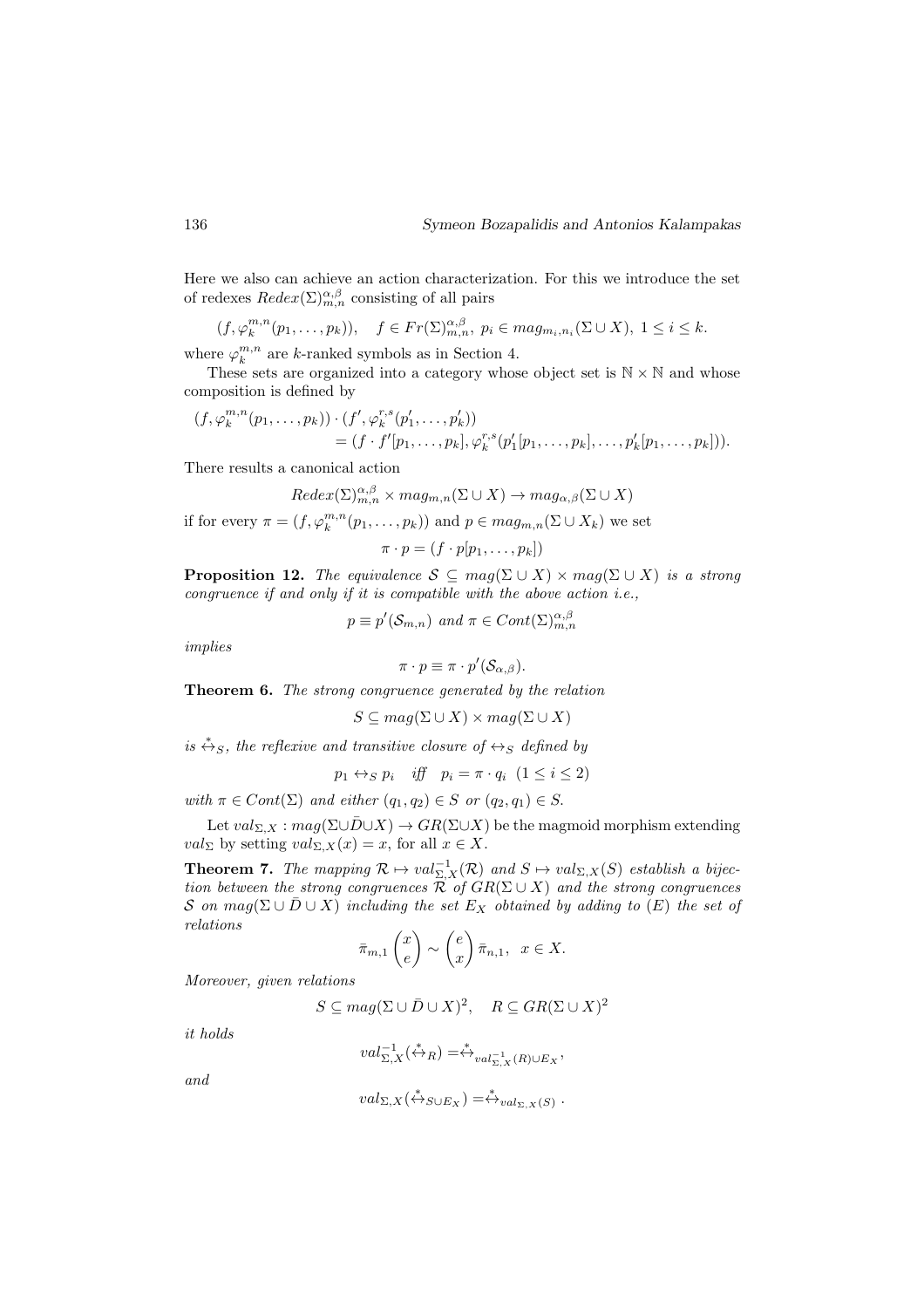# 7 Birkhoff 's Variety Theorem for Graphs

The important Birkhoff's variety theorem is valid for graphs due to the universal characterization of  $GR(\Sigma)$  displayed in Theorem 3. We must point out that most of the results of this section can be obtained by suitably adapting the proof argument of the corresponding results for trees (cf. [12]). Hence we will only present, without proofs, the main theorems in this direction. Let us begin with a classical definition.

A class  $\mathcal V$  of  $\Sigma$ -graphoids forms a variety of  $\Sigma$ -graphoids ( $\Sigma$ -G-variety in short) if it is closed under isomorphism, cartesian products, sub-Σ-graphoids and quotients. Of course cartesian products are defined in the classical categorical manner.

**Theorem 8.** Let V be a  $\Sigma$ -G-variety. For every set X the (doubly ranked) function

$$
j_X: X \to GR(\mathcal{V}, X), \qquad j_X(x) = x, \ \ x \in X
$$

has the following universal property: for every  $\mathbf{M} \in \mathcal{V}$  and every (doubly ranked) function  $q: X \to \mathbf{M}$ , there is a unique  $\Sigma$ -graphoid morphism  $\tilde{q}: GR(\mathcal{V}, X) \to \mathbf{M}$ rendering commutative the triangle



**Remark 1.** The previous result means that  $GR(V, X)$  is the free  $\Sigma$ -graphoid over  $V$  generated by X and its elements can be considered as "graphs inside  $V$ ".

In the case that  $X = \emptyset$ , the  $\Sigma$ -graphoid  $GR(V) = GR(V, \emptyset)$  has the characteristic property: for all  $\mathbf{M} \in \mathcal{V}$  there is a unique  $\Sigma$ -graphoid morphism  $h_{\mathcal{V},\mathbf{M}} : GR(\mathcal{V}) \to$ M.

**Theorem 9.** Every  $\Sigma$ -G-variety V is generated by the  $\Sigma$ -graphoids  $GR(V, X_n)$ ,  $n \geq 0$ , *i.e.*,

$$
\mathcal{V}=V(\{GR(\mathcal{V}, X_n) \mid n \geq 0\}).
$$

Next we discuss equationality of  $\Sigma$ -G-varieties.

A graph equation over the doubly ranked alphabet  $\Sigma$  is just a pair  $(G, G')$  where  $G, G' \in \text{GR}(\Sigma, X_n)$ , for some  $n \geq 0$ . Frequently a graph equation  $(G, G')$  will be denoted by  $G = G'$ . We say that the equation  $(G, G')$  is satisfied in the  $\Sigma$ -graphoid  $\mathbf M$  (or that  $\mathbf M$  is a model of  $(G, G')$ ) whenever

$$
G[a_1,\ldots,a_n]=G'[a_1,\ldots,a_n], \text{ for all } a_1,\ldots,a_n\in \mathbf{M}.
$$

This fact is denoted by  $\mathbf{M} \models (G, G')$ .

For a class K of  $\Sigma$ -graphoids, we write  $\mathcal{K} \models (G, G')$  if  $\mathbf{M} \models (G, G')$ , for all  $\mathbf{M} \in \mathcal{K}$ . By  $Mod(G, G')$  we denote the class of all models of  $(G, G')$  and for a set of equations  $\mathcal{E} \subseteq \text{GR}(\Sigma, X) \times \text{GR}(\Sigma, X)$ , we set

$$
Mod(\mathcal{E}) = \bigcap_{(G,G') \in \mathcal{E}} Mod(G,G').
$$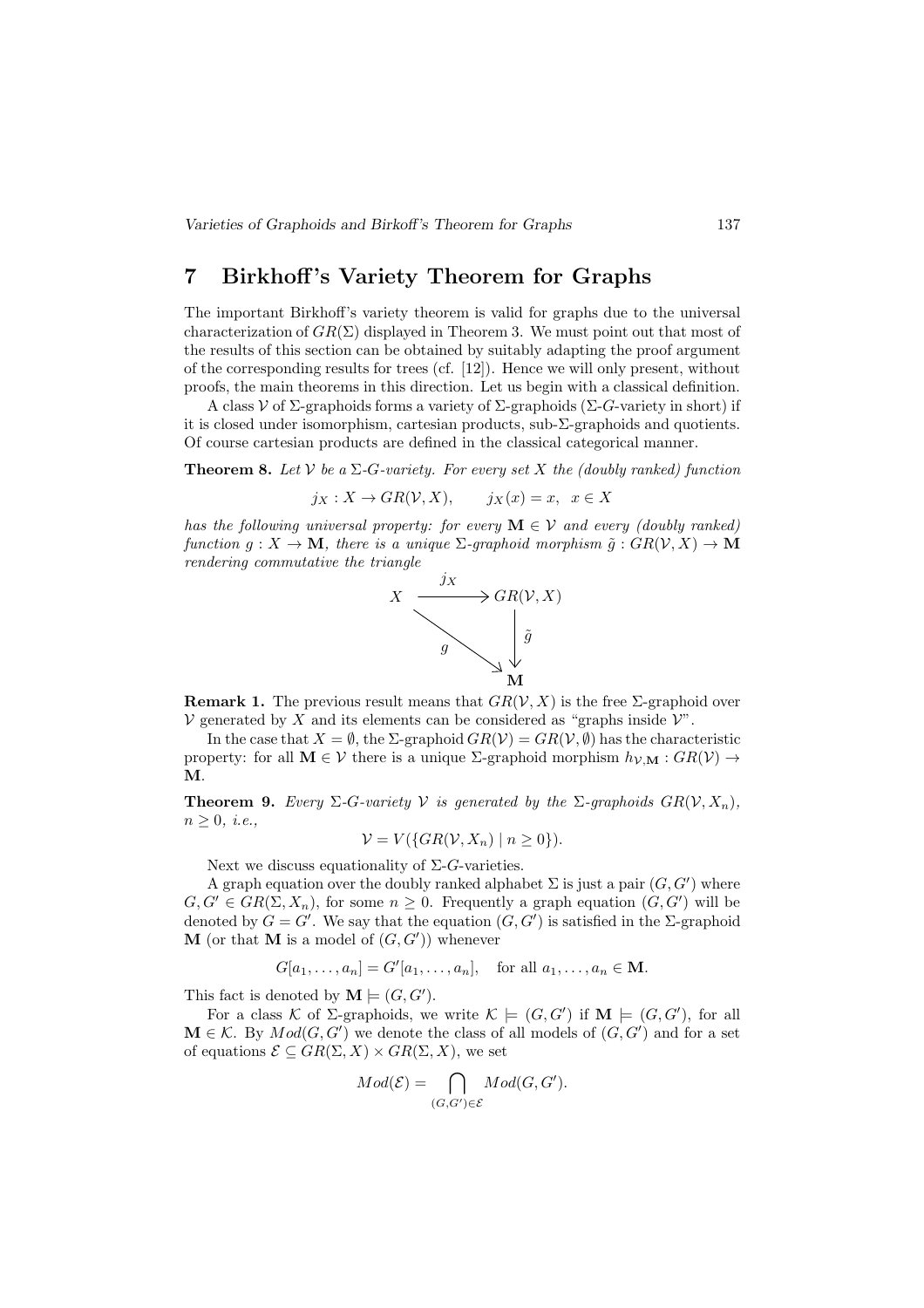Clearly  $Mod(\mathcal{E})$  is a  $\Sigma$ -G-variety. We say that a  $\Sigma$ -G-variety is equationally defined whenever  $V = Mod(\mathcal{E})$  for some  $\mathcal{E}$ .

Given a class K of  $\Sigma$ -graphoids,  $Eq(K)$  is the set of all equations  $(G, G')$  with  $\mathcal{K} \models (G, G')$ . It is easy to see that  $Eq(\mathcal{K})$  is a strong congruence on  $GR(\Sigma, X)$ .

Applying Theorem 8 we get that for any  $\Sigma$ -G-variety V we have

$$
Eq(\mathcal{V}) = \sim_{\mathcal{V}, X}.
$$

**Proposition 13.** For every  $\Sigma$ -G-variety V, it holds

 $V = Mod(Eq(V)).$ 

Consequently every  $\Sigma$ -G-variety is equationally defined.

Theorem 10 (Birkhoff). The correspondences

$$
\mathcal{R} \mapsto Mod(\mathcal{R}), \quad \mathcal{V} \mapsto Eq(\mathcal{V})
$$

define a bijection between the class of all  $\Sigma$ -G-varieties and the class of all strong congruences on  $GR(\Sigma, X)$ .

**Theorem 11** (Completness). For any set  $\mathcal E$  of equations in  $GR(\Sigma, X)$ , we have

$$
Mod(\mathcal{E}) \models (G, G') \text{ if and only if } G \overset{*}{\underset{\mathcal{E}}{\leftrightarrow}} G',
$$

*i.e.*, if the equation  $(G, G')$  is satisfied by every model of  $\mathcal E$  then we can go from  $G$ to  $G'$  by means of the equations of  $\mathcal E$  and vise versa.

# References

- [1] A. Arnold and M. Dauchet, *Théorie des magmoides. I.* RAIRO Inform. Théor. 12 (3), 235-257 (1978).
- [2] A. Arnold and M. Dauchet, *Théorie des magmoides. II.* RAIRO Inform. Théor. 13 (2), 135-154 (1979).
- [3] F. Baader and T. Nipkow, Term Rewriting and All That, Cambridge University Press, (1999).
- [4] S. Bozapalidis and A. Kalampakas, An axiomatization of graphs Acta Informatica 41, 19 - 61 (2004).
- [5] S. Bozapalidis and A. Kalampakas, Recognizability of graph and pattern languages. Acta Informatica 42, 553 - 581 (2006).
- [6] S. Bozapalidis and A. Kalampakas, Graph Automata, Theoretical Computer Science 393, 147 - 165 (2008).